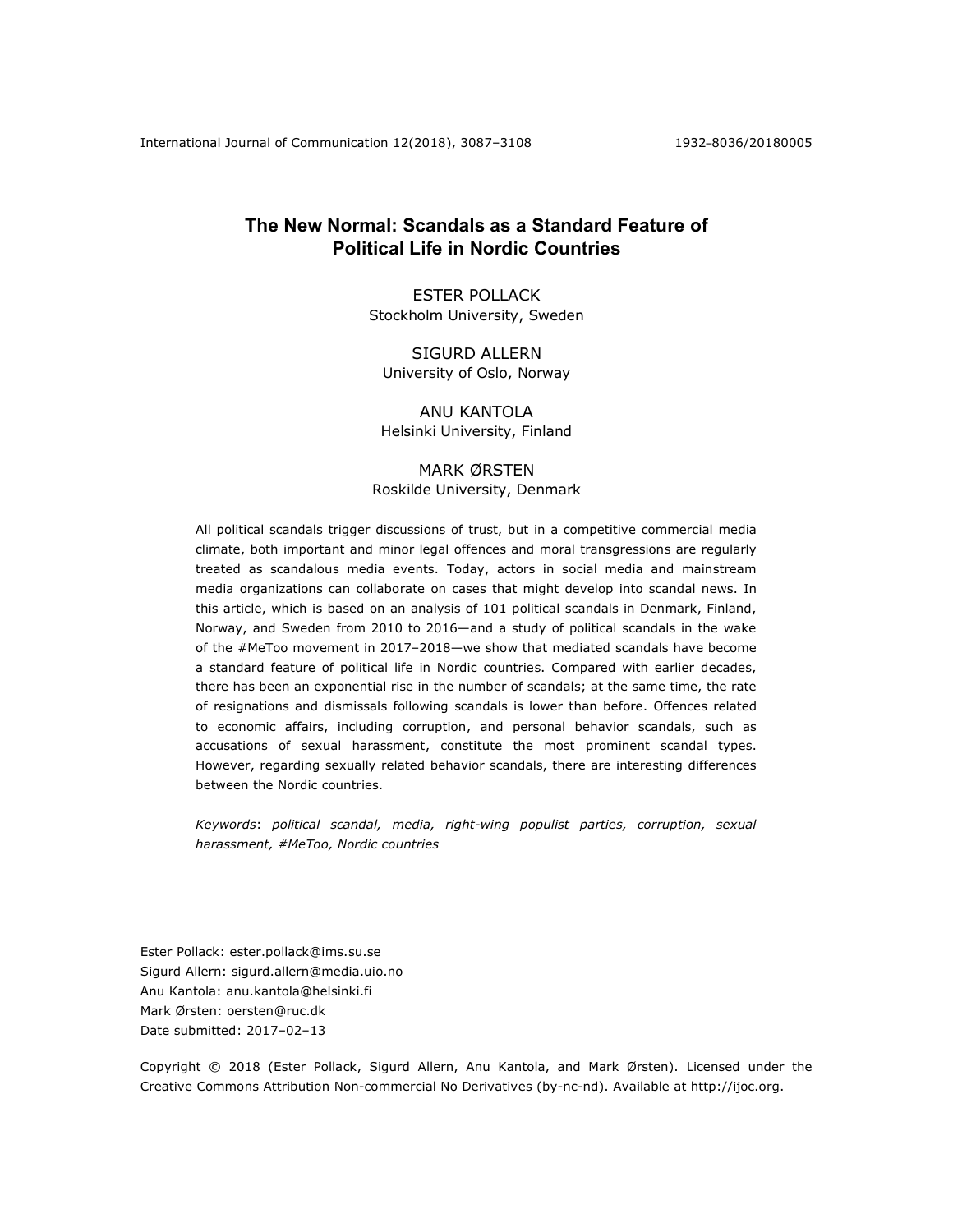Since the 1960s, political scandals have become a prevalent feature of political life in countries with dissimilar political cultures, economic standards, media systems, and levels of corruption (Kumlin & Esaiasson, 2011; Thompson, 2000; Tumber & Waisbord, 2004). Nordic welfare states such as Denmark, Finland, Norway, and Sweden have long been perceived as a contrast to this development, comprising a relatively scandal-free zone in Europe (Logue, 1988). Foreign observers may have exaggerated the cleanness of earlier Scandinavian politics, but the prevalence of political scandals in the first decades following World War II was very low, and such scandals did not involve large-scale corruption. Transparency International's (2017) *Corruption Perceptions Index 2016* still ranks the Nordic region as among the least corrupt areas in the world.

Several studies published in the last decade have, however, shown that the Nordic countries can no longer be regarded as exceptions to this international trend. Scandals in the 1980s and 1990s were still relatively rare, but at the turn of the millennium, they became a recurrent feature (Allern, Kantola, Pollack, & Blach-Ørsten, 2012; Herkman, 2017; Kantola & Vesa, 2013). Scandal reports regularly captivate the public's attention, strongly influencing public debate and government action.

This development has gradually led to a generalized and inflated use of the term *scandal* in political news reports and public debates. Prerequisites for misdeeds that may develop into political scandals include mediated visibility, intense public communication about an affair, and actors who are willing to condemn a misdeed's real or imagined defects (Ludwig, Schierl, & von Sikorski, 2016; Lull & Hinerman, 1997). Falling under the media's scandal umbrella are large-scale corruption revelations, security scandals, sexual harassment, minor fiscal evasions by politicians, private sex peccadilloes, and examples of scandalous talk in television broadcasts. Some scandals, major and minor, result in media hunts for weeks and may force political leaders to resign. Others are shorter in duration, as news stories reveal norm transgressions that are quite trivial and easily forgotten by the public. Most political scandals are linked primarily to individual politicians' norm transgressions and improper conduct. Another category comprises scandals that can be linked primarily to mistakes concerning public policy or the actions of government institutions (Midtbø, 2007). In every case, mediation and public reactions are a constitutive factor.

Based on a mapping of political scandals in Denmark, Finland, Norway, and Sweden in 2010– 2016, and supplemented by a study of scandals in the wake of the #MeToo movement in 2017–2018, we analyze the characteristics of Nordic scandals and their consequences. The comparative study is based on a most-similar-system design. Nordic countries<sup>1</sup> are not uniform, but Denmark, Finland, Norway, and Sweden have a long history of economic and cultural cooperation and have many similarities, not only in their democratic traditions, political institutions, and political culture but also in their media systems and journalistic cultures. In all four countries, the popular tabloids and their online sites have traditionally played a leading role in person-oriented scandals and media hunts.

1

 $<sup>1</sup>$  Iceland and the Faroe Islands also belong to the Nordic countries, but they have not been examined in</sup> this study.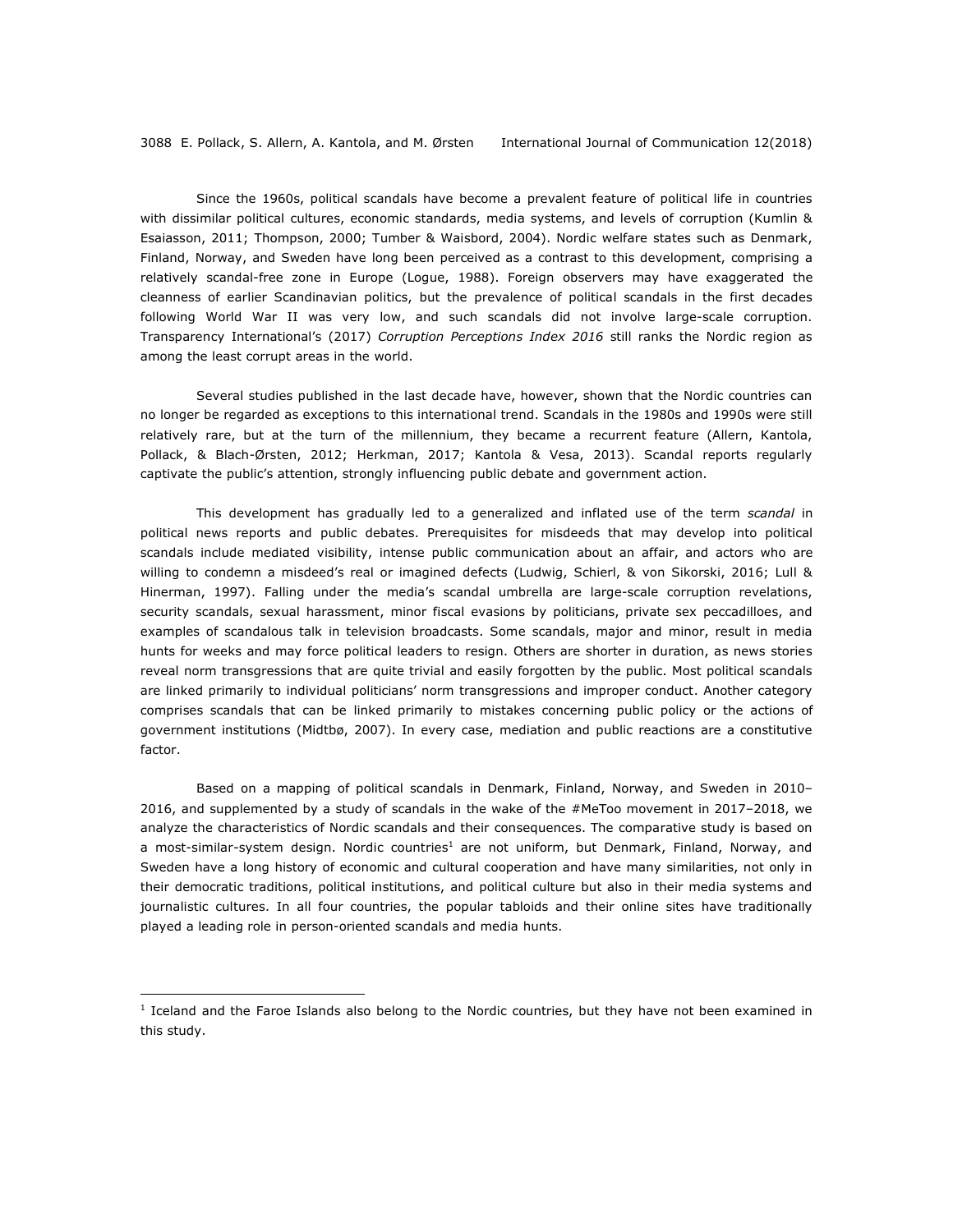1

Concerning the registration of scandals and scandal types, we adopt the definitions and categories used in Allern et al. (2012), which differentiate six scandal types. The first two are offences in economic affairs (economic scandal, with corruption as an important subtype) and abuse of political power positions (power scandal). A third category is unacceptable personal behavior, which includes subtypes such as sex scandals, accusations of rape and sexual harassment, and misuse of alcohol or drugs. Because of strong traditions of public regulation in Nordic countries, a fourth category is offence concerning other laws and regulation. A fifth category that has gained some interest is talk scandal, defined as an unacceptable utterance that creates headlines and commentary and arouses public anger. Most often, this occurs when a politician makes careless public comments without thinking about the public's reactions (Ekström & Johansson, 2008).<sup>2</sup> Talk scandals may also come about after more planned provocations, including through postings on Twitter and other social media platforms. The sixth and final category comprises other and mixed scandal types not covered by the above categories.

Political scandals generally trigger discussions of trust in politicians (Isolatus & Almonkari, 2014), with individual politicians being particularly severely punished for political hypocrisy (Bhatti, Hansen, & Olsen, 2013). The most scandal-prone politicians seem to be power holders representing parties with government positions (Allern et al., 2012). However, many mediated political scandals concern small sums of money, minor legal offences, and moral transgressions with limited societal consequences. These are treated as major scandals in a competitive commercial media climate and are enhanced through sharing and commenting on social media. From the perspective of democratic institutions, "scandals may erupt around the wrong forms of deviance or, more troubling still, they may erupt over nothing" (Sass & Crosbie, 2013, p. 856). In empirical studies of scandals, this complicates analyses of development trends. We run the risk of counting vultures and sparrows as the same type of bird.

The article is organized as follows. In "Potential Reasons for Increased Scandalization," we discuss factors and societal changes that we believe have contributed to an increased incidence of mediated political scandals. Thereafter, we present five research questions concerning the development of Nordic political scandals. In "Mapping of Scandals: Method and Data," we explain how political scandals have been defined, mapped, and coded. In "Nordic Scandals 2010-2016: Incidence and Consequences," we present the annual number of new scandals in the four countries and analyze the consequences for the politicians involved. These results are compared with data from earlier decades. In "Scandalized Politicians and Their Parties," we present data concerning the distribution of scandals between the Nordic political parties. In "Types of Political Scandals," we describe the distribution of scandal types from 2010 to 2016, with most weight being placed on the incidence of corruption scandals and sexually related scandals, compared with earlier decades. In "Scandals in the Wake of #MeToo," we discuss how changing social norms and public debates affect the interpretation of mediated scandals. Finally, "Conclusion" contains

 $<sup>2</sup>$  In Sweden, from 2015–2016, the popular tabloids used unacceptable utterances as a basis for repeated</sup> attacks against Åsa Romson (the Green Party), the then minister for the environment in Stefan Löfven's center-left government. One of her sins was her reference to the 9/11 terrorist attacks as "an accident" in a television interview, a statement she quickly regretted.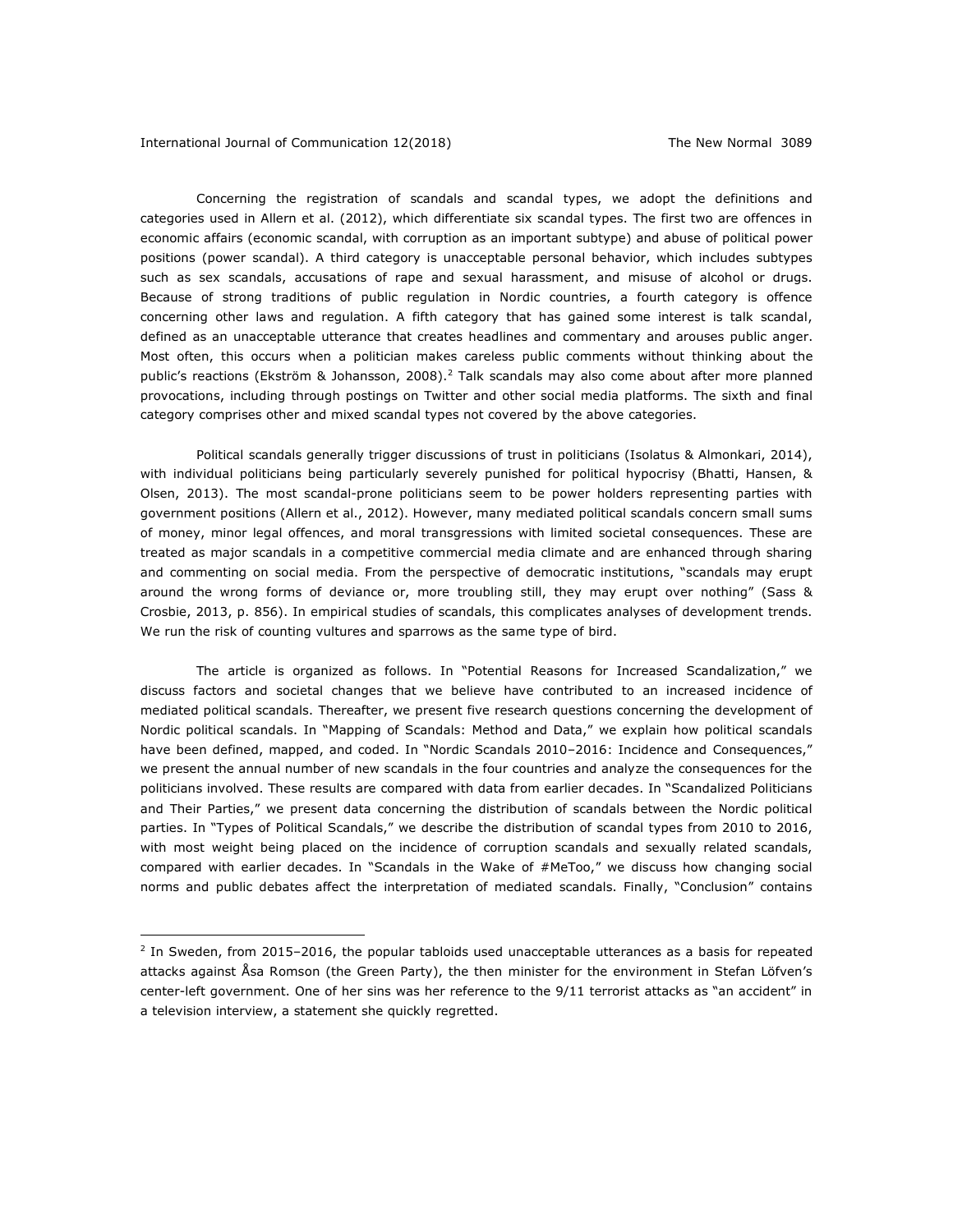finishing thoughts about the incidence of various scandal types and the problematic mediated mixture of important scandals and more trivial norm violations.

## **Potential Reasons for Increased Scandalization**

Why do political scandals seem to be more prevalent today? We maintain that in the Nordic context, changes and challenges in four societal areas are especially important.

The first area of importance concerns media development. Economic, technological, and political changes in the media system have influenced and altered the channels of political communication and the relations between journalists and politicians. Until the mid-1980s, the media system in Denmark, Finland, Norway, and Sweden followed the democratic corporatist model (Hallin & Mancini, 2004), characterized, among other things, by a mass-circulated, party-affiliated press; the coexistence of press freedom and a tradition of state intervention in the media sector. Broadcasting was still a state monopoly, politically based on principles of neutrality and consensus orientation. Some important elements of this model still exist (such as public service broadcasting), but two basic changes are the fall of the party press and the commercialization of the media market (Allern, 2017; Syvertsen, Enli, Mjøs, & Moe, 2014). This has also resulted in the gradual weakening of the old type of political loyalties between political reporters, media pundits, and political parties. Journalistic revelations of scandals became a symbol and self-legitimation of the new independence, which could be combined with market-oriented news criteria.

Over the last decade, the Internet and the emergence of social media platforms such as Facebook, YouTube, Instagram, and Twitter have provided political parties and other political actors with several new media channels and platforms for communication and debate. One important consequence of this is that rumors and accusations that may more easily than before lead to public scandals may be disseminated outside the editorial control of legacy media and independent of professional journalists' self-imposed press ethics obligations. Politicians also use Facebook and Twitter messages as a way to communicate directly to a public of followers. This may sometimes lead to a talk scandal, but messages via social media can also be used to minimize the effects of scandal reporting in the news media. As the #MeToo movement has shown, it has been possible to organize groups and circulate petitions with accusations about scandalous behavior that are later channeled to the mainstream media at very short notice.

The second area of importance for the incidence of scandals is political culture. Today's political climate is characterized by a high degree of visibility and a culture in which the personal character and trustworthiness of individual leaders have become more important. As in most Western democracies, class-based voting patterns have declined, and voter volatility has increased. Voters are now generally more erratic and less faithful to parties and party ideologies (Nedergaard & Wivel, 2017). In all four countries, right-wing anti-immigration parties have grown in membership, gaining substantial voter support (Jungar & Jupskås, 2014). This may have increased the likelihood of neopopulist scandals through the use of unacceptable behavior or language against nonnative inhabitants (Herkman, 2017). To gain media visibility, political parties adopt journalistic news values and adapt their practices to media demands—a development characterized as a mediatization of politics (Esser & Strömbäck, 2014). When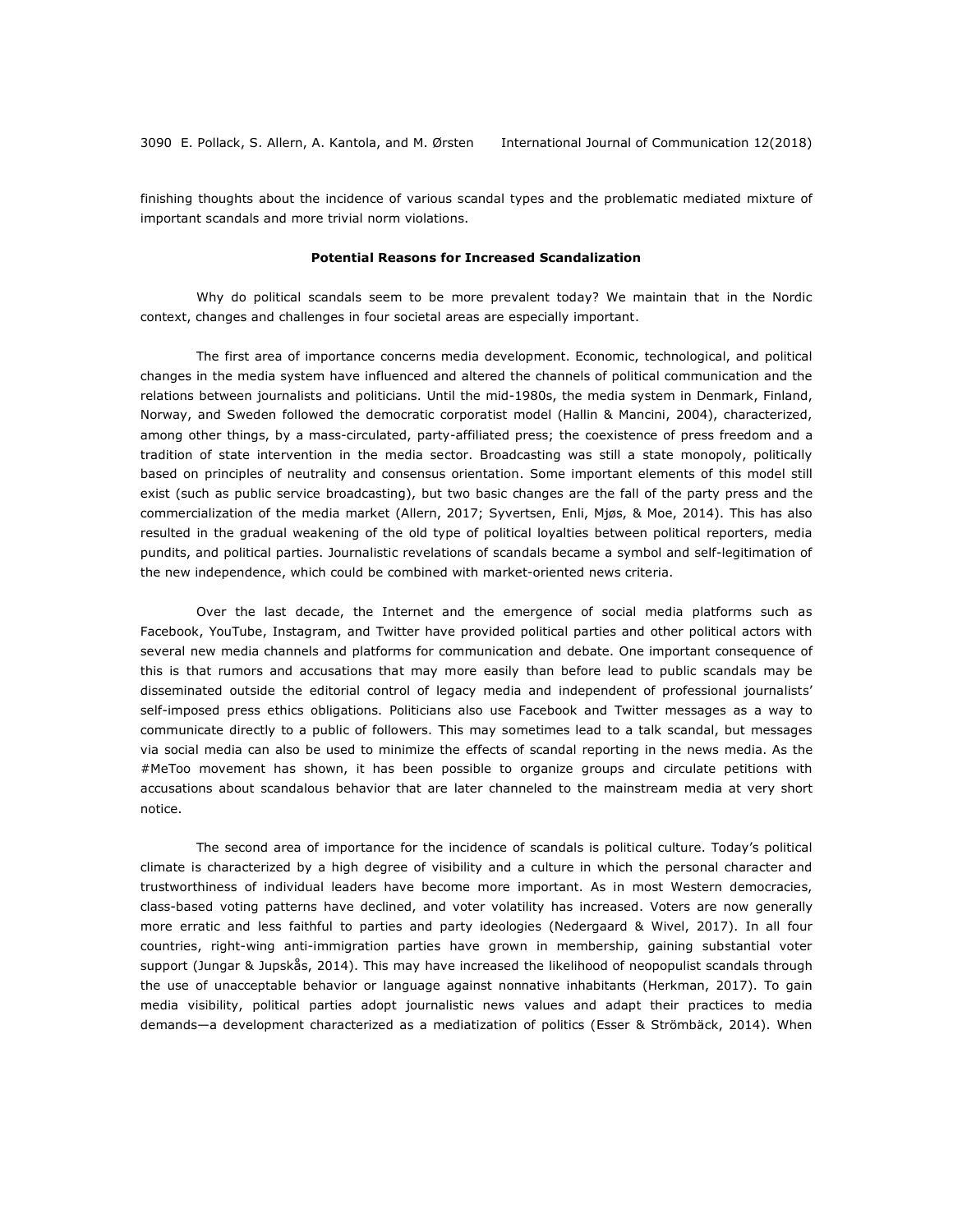covering political scandals, news outlets allow for individual angles and entertaining tabloid dramatization. As a consequence of this personification of party politics, individual politicians' norm violations have gained importance as a basis for political scandalization (Jenssen, 2014). The personalization and individualization of politics have also weakened the loyalty inside political parties. When a politician is scandalized, the sources of the media leaks are often members of the same party who see an opportunity to weaken or eliminate a competitor (Jenssen & Fladmoe, 2012).

The third area of importance is the influence of social and political movements in the shaping of ethical norm debates, which sometimes lead to legislative changes. Examples include legislation enhancing equality between men and women in work and family life and the greater awareness of sexual harassment as a societal problem. As Downey and Stanyer (2013) point out, change in societal norms and legislation concerning sexual conduct may increase the probability of scandals relating to sexual behavior. Sweden and Norway have both illegalized the purchase of sexual services, a law reform that arguably makes political scandals related to sexual harassment and prostitution more probable. This development, and the stronger representation of women in Nordic parliaments and governments, has in many ways challenged old patriarchal power structures and habits. As the #MeToo movement demonstrates, this is an ongoing process.

The fifth of these areas is the development of the economy, both regionally and internationally. Since the 1990s, large Nordic companies that are partly or completely state owned have invested and expanded in many parts of the world, including Central Asia and other regions that are notorious for extensive corruption. To secure contracts, these companies have established partnerships with straw companies owned by corrupt power holders and have become involved with various types of bribery. The result has been several largescale financial scandals, leading to criminal investigations in multiple countries. Moreover, the deregulation and liberalization of the public sector in all Nordic countries has created opportunity for more private competition and lobbying for public contracts, increasing the importance of securing the right political contacts and connections. As a consequence, several internal corruption cases, especially in the municipal sector, have gradually sullied the impression of the Nordic countries as a corruption-free zone (Gedde-Dahl, Magnussen, & Hafstad, 2008; Kornhall, 2016). In the last two decades, Denmark, Norway, Finland, and Sweden have also signed international agreements concerning the struggle against corruption—a political obligation that has influenced and increased police investigations into bribes and embezzlement.

## **Research Questions**

Our reasoning in the first two sections can be summarized in five research questions (RQs):

- *RQ1: The frequency of scandals*: Has the incidence of political scandals increased in 2010–2016 compared with earlier decades?
- *RQ2: The consequences of scandals*: Is the rate of resignations and dismissals following scandal stories higher than in earlier decades?
- *RQ3: The role of political parties in scandals:* Are the Nordic right-wing populist parties more scandal prone than other political parties?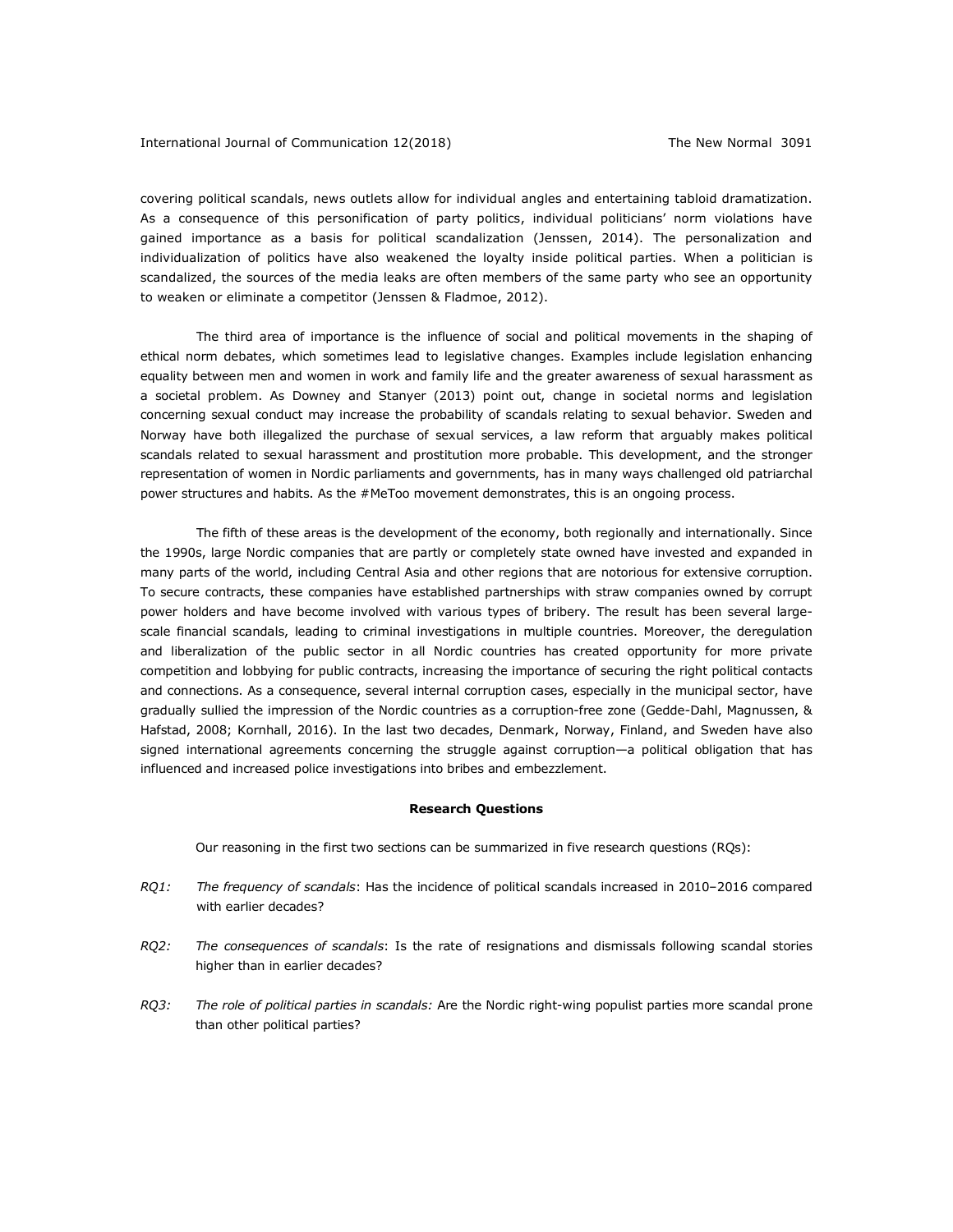3092 E. Pollack, S. Allern, A. Kantola, and M. Ørsten International Journal of Communication 12(2018)

- *RQ4*: *Economic scandals*: Has the incidence of economic scandals related to corruption become more frequent in 2010–2016 compared with earlier decades?
- *RQ5: Personal behavior scandals*: Has the incidence of sexually related scandals increased in 2010–2016 compared with earlier decades?

In relation to these research questions, we will also analyze and comment on the differences and similarities of the four Nordic countries.

## **Mapping of Scandals: Method and Data**

How scandals are defined and operationalized influences any empirical analysis of development trends. Markovits and Silverstein (1988) restrict political scandals to acts that, in the quest for political power, violate due process and procedure. According to this view, economic or sex-related scandals by politicians may only be considered relevant as political scandals if they are linked primarily to an abuse of power with political aims. In contrast, Lull and Hinerman (1997) and Thompson (2000) use a wider and more sociological definition: Violations of accepted values and social norms may lead to political scandals if they are made known and visible through the media, arouse public criticism, and anger and threaten politicians' reputations. We will adhere to the latter definition, which includes personal scandals concerning double standards and hypocrisy among politicians; it also makes an operational definition easier.

In their study, Allern et al. (2012) mapped scandals in Denmark, Finland, Norway, and Sweden from 1980 to 2009, separating mediated national political scandals (i.e., the case had to be characterized as scandalous and given broad media coverage in at least two leading national media organizations for five days or more) from minor and local affairs. We used the same categories in this study, allowing us to compare recent trends with those of earlier decades.<sup>3</sup> In addition, a standard requirement has been whether the assumed norm violations or wrongdoings were linked to transgressions by national political leaders or to norm violations concerning public policy or the actions of publicly owned institutions.

This means that most local political scandals, and a long range of critical, ephemeral media reports about the assumed defects or "scandalous" behavior, have been excluded. Media organizations occasionally try, without success, to turn their own revelations into a scandal of national interest. In other cases, politicians may successfully avoid a tough and long-lasting media hunt by employing the strategy of public self-criticism and quick resignation.

As in the studies mentioned above, we differentiated between *scandals* and *scandalized politicians* as coding units. In some cases, economic or administrative scandals in public institutions and public companies develop into political scandals because the government is ultimately responsible. However, in these cases, the chair of the board or the CEO, or both, is legally responsible for the institution's or company's actions, and the politically responsible minister will only be scandalized if, prior to the revelations, he or she was aware of the

1

 $3$  The same operational definition was used in an analysis of populism and political scandals in Denmark, Finland, and Sweden (Herkman, 2017).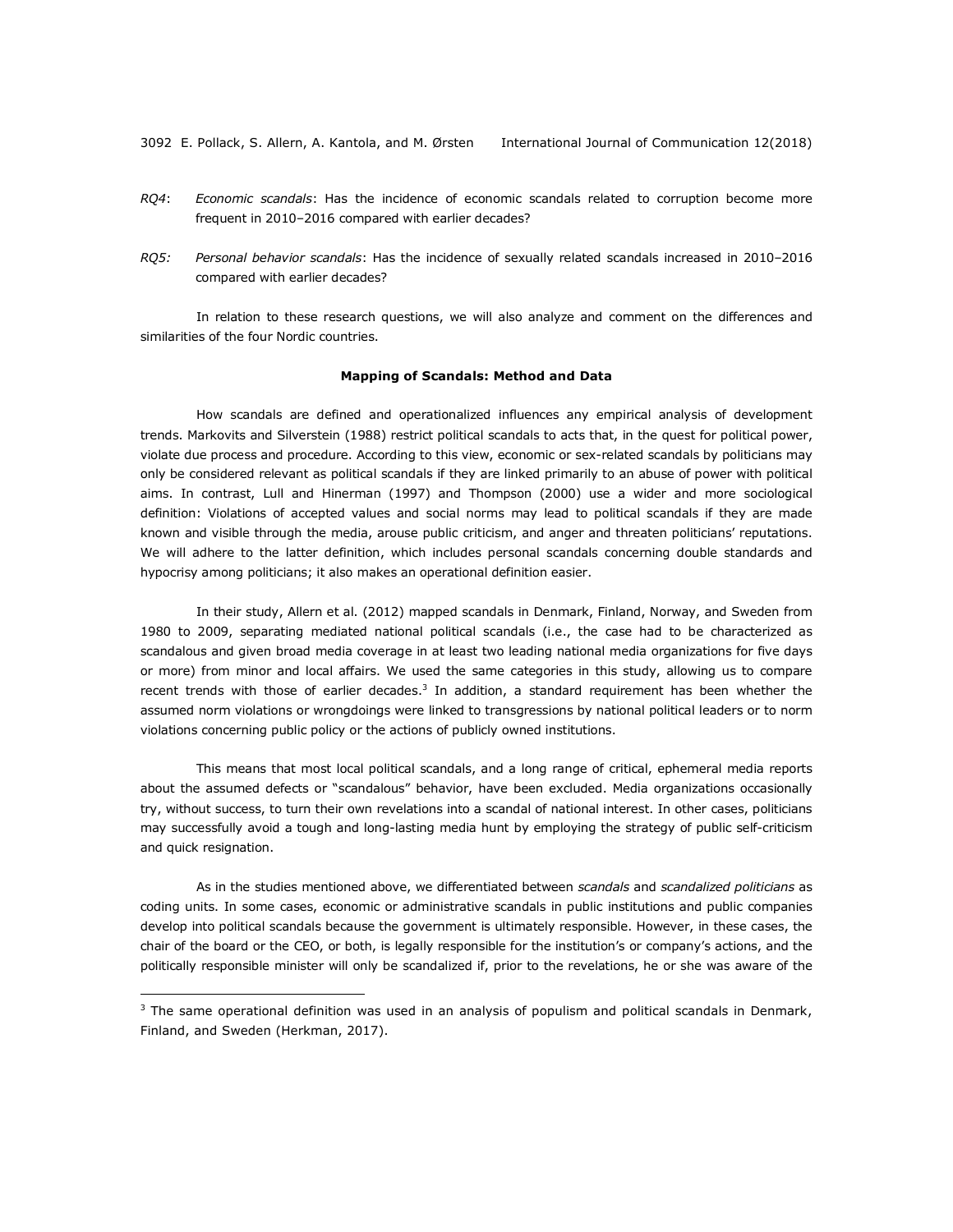1

norm violations or—when they became known—did not follow up on the case properly. In such cases, the scandal did not contribute to the list of scandalized politicians. In 2010–2016, nine Nordic politicians were involved in more than one scandal. Each of these politician-related cases was coded separately.

The registration of scandals from January 1, 2010, to December 31, 2016, including their coding, was based on documented or assumed norm transgressions reported by the media, without any further independent investigation of the evidence connected to the transgression. The main source for the registration of scandals, including their evaluation in relation to our selection criteria, were electronic media text archives, particularly the largest Nordic media archive, Retriever.<sup>4</sup> We started with a list of well-known public scandals, in most cases including the names of the scandalized politicians. We searched for coverage of these cases by the two to four largest newspapers (published in the capital of each country) in the media archives and copied a selection of informative articles (news and commentaries) about the cases. We excluded scandals or affairs that resulted in news headlines but that were covered for fewer than five days from our scandal list. To avoid false negatives, we also used *scandal* (in the various languages) as a single search word. This search returned many examples of the frequent use of the term in the media, but only a few political cases (with coverage lasting five days or more) could be added to the list. When necessary, this information was supplemented by biographical and other factual information from Wikipedia or other encyclopedias. Each scandal was registered once—the year the media coverage began.

We used this information to establish a register containing factual information about the mediation of each scandal case: start year, country, how the norm violations were described in the press, the main actor(s) involved, party affiliation, gender and political position, and the political and (eventual) judicial consequences of the scandal. All four authors collected the data, and we were each responsible for our respective home country. We then discussed, compared, and cross-checked the national lists of scandals to secure a common practice. We used this documentation as the basis for the coding, with one of us responsible for general oversight. We discussed cases of doubt until we reached agreement.<sup>5</sup>

Our study of scandals related to the #MeToo movement in the Nordic countries was based on a registration of accusations of sexual harassment launched in the period from November 1, 2017, to January 31, 2018, using the same guidelines described above. We also mapped parliamentary debates, law proposals, and ethical debates directly related to the media coverage of the #MeToo initiatives.

## **Nordic Scandals 2010–2016: Incidence and Consequences**

#### *Incidence*

Let us first turn to RQ1, concerning the frequency of new scandals: Has the incidence of political scandals increased in 2010–2016 compared with earlier decades? Table 1 shows the yearly incidence of political scandals in the four countries from 2010 to 2016.

<sup>4</sup> https://www.retriever.no; https://www.retriever.se; https://www.retriever.fi; https://www.retriever.dk  $5$  To test intercoder reliability, an independent coder recoded 15 cases of the registered national scandals involving politicians. Cohen's kappa for the variables used in this study was 0.815 or higher, which reflects very high agreement.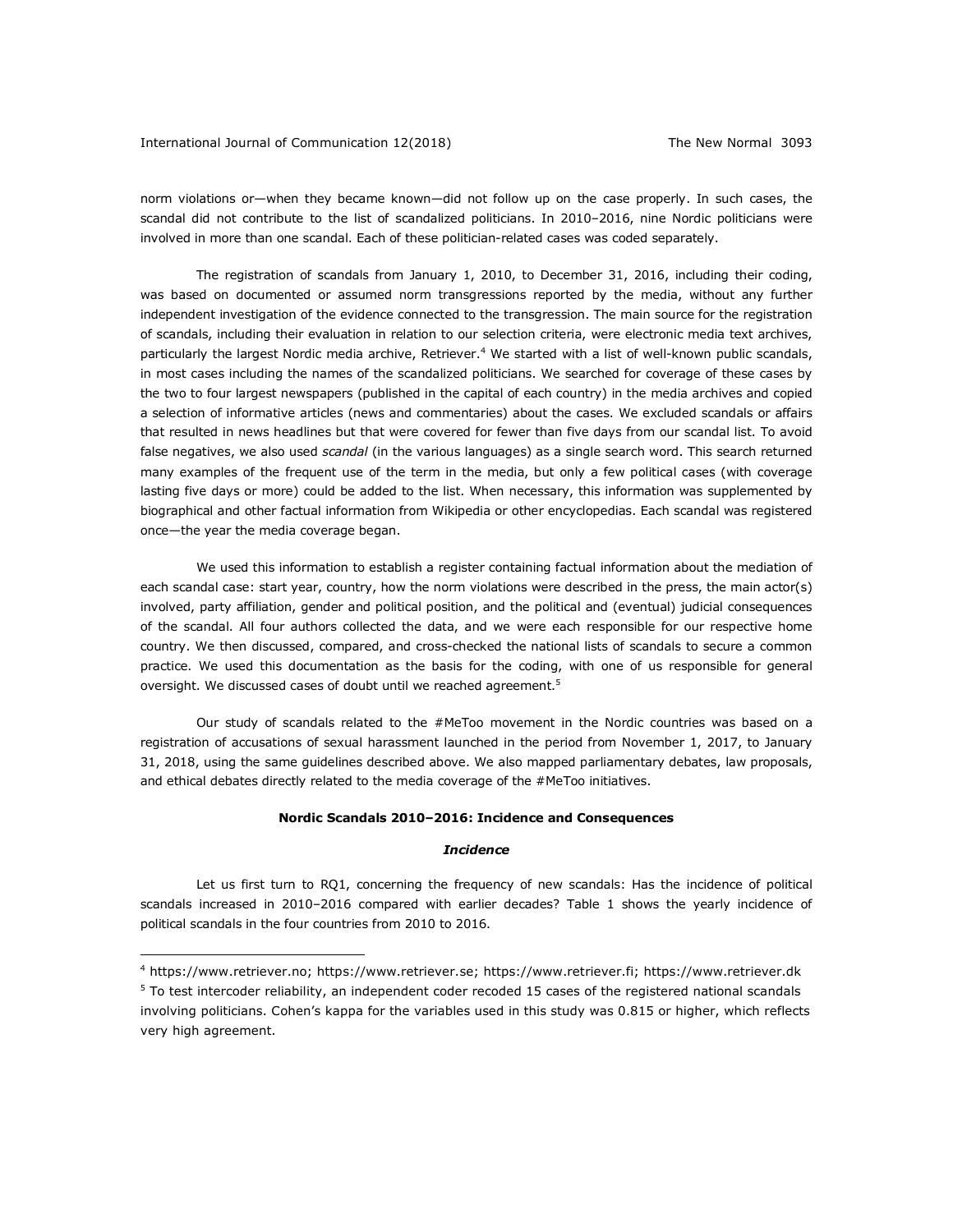| Country |      |      | . .  | Year |      |      |      |       |
|---------|------|------|------|------|------|------|------|-------|
|         | 2010 | 2011 | 2012 | 2013 | 2014 | 2015 | 2016 | Total |
| Denmark |      |      |      |      |      |      |      | 21    |
| Finland |      |      |      |      |      |      |      | 22    |
| Norway  |      |      |      |      |      |      |      | 23    |
| Sweden  | 8    |      | 8    |      |      |      | 10   | 35    |
| Total   | 16   | 17   | 22   | 13   |      | 13   | 12   | 101   |

*Table 1. Incidence of Political Scandals in Denmark, Finland, Norway, and Sweden, 2010–2016.*

Sweden tops the list with 35 scandals, with fewer incidents reported in Denmark, Finland, and Norway (21, 22, and 23 scandals, respectively). However, it is worth noting that the number of scandals varies considerably from year to year in all countries. The scandal incidence in the Nordic region was highest in 2012 (22 scandals) and lowest in 2014 (8 scandals). When patterns and tendencies are analyzed, it is necessary to cover periods longer than a few years.

An earlier analysis of Nordic political scandals from 1980 to 2009 based on the same criteria revealed an increase in scandals in the first decade of the new millennium. Whereas 32 national political scandals were registered in the four countries in the decade 1980–1989, and 33 were registered in 1990–1999, the incidence increased to 90 in 2000–2009 (Allern et al., 2012). In answering RQ1, the development from 2010 to 2016 suggests that this trend continues. In the seven-year period from 2010 to 2016, the number of registered scandals (101) was already higher than in the preceding decade, and this development occurred in all four countries. Political scandals have become a standard feature of political life in the Nordic countries; they have become the new normal.

## *Consequences for Scandalized Politicians*

Scandals have uncertain outcomes. Neither journalists nor politicians can fully predict the possible reactions and counterreactions to a media hunt. Reporting is usually wide-ranging and intense. Scandals topple political careers. At the personal level, the consequences can be dramatic. Initial disclosures may lead to new disclosures, followed by commentaries, negative opinion polls, and speculations. Old allies withdraw support, and old enemies see opportunities for revenge. However, as Jenssen and Fladmoe (2012) note, those who are attacked will defend themselves. When mediated accusations seem to be exaggerated, attempts at scandalization may trigger some sympathy, and an appropriate dose of self-criticism may mitigate the political pressure.

Do most scandalized politicians resign? Because many of the most spectacular scandal cases end in dismissal or resignation, it is a widespread perception that this is the most typical consequence. Table 2 shows that only one-third of the scandals from 2010 to 2016 resulted in dismissal or resignation, whereas nearly half of them (47%) only resulted in mediated public debates and critique.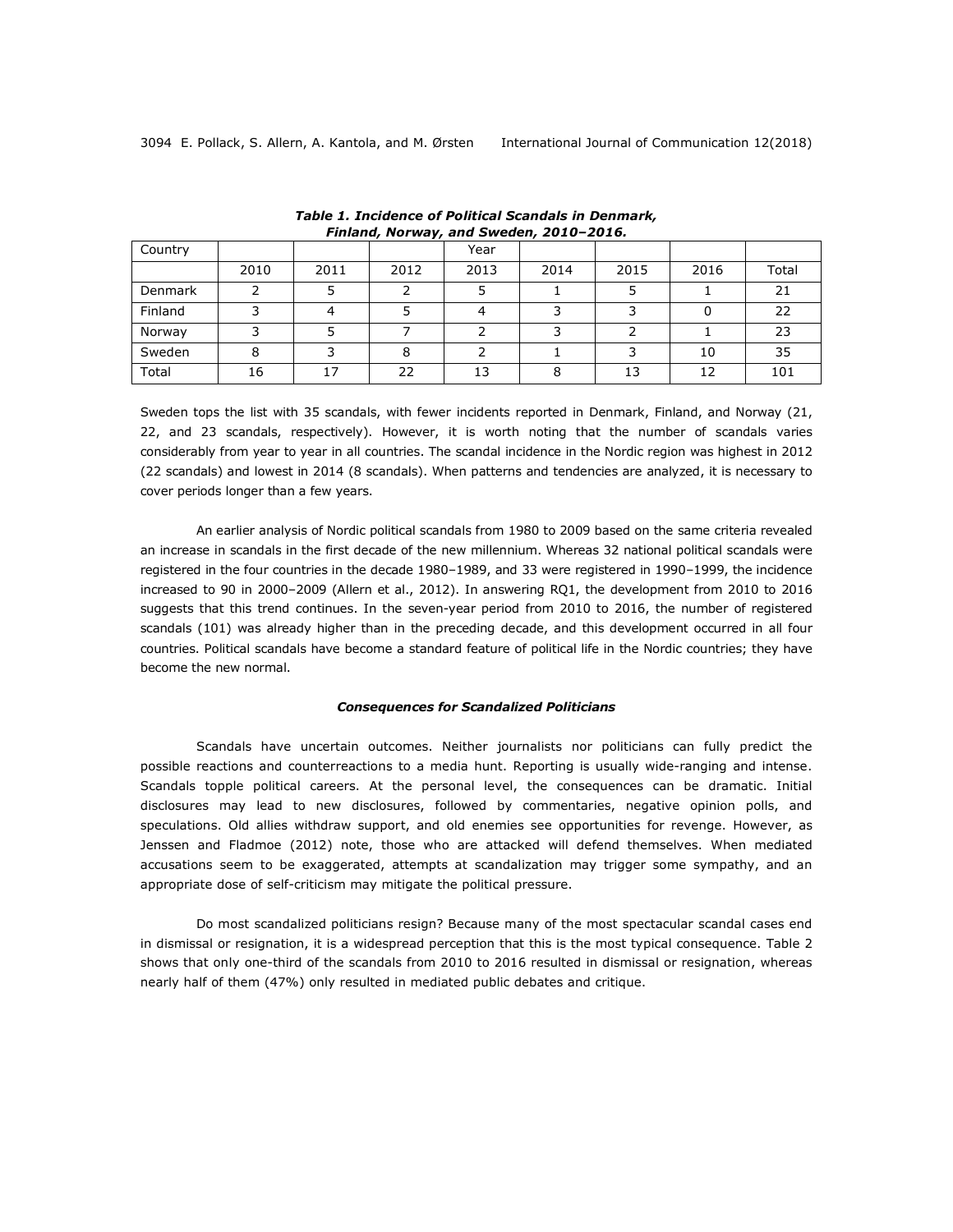| Consequence         | <b>Denmark</b> | Finland | -- 11<br>Norway | Sweden | All |
|---------------------|----------------|---------|-----------------|--------|-----|
| Dismissal or        | 33             | 32      | 38              | 31     | 33  |
| resignation         |                |         |                 |        |     |
| Other               | 29             | 26      | 10              | 16     | 19  |
| reactions/sanctions |                |         |                 |        |     |
| Limited to public   | 38             | 42      | 48              | 53     | 47  |
| debate and          |                |         |                 |        |     |
| critique            |                |         |                 |        |     |
| Total               | 100            | 100     | 100             | 100    | 99  |
| n                   | 21             | 19      | 21              | 32     | 93  |

*Table 2. Political Consequences for Nordic Politicians Involved in Scandals by Country, 2010–2016 (%).*

The remainder (19%) ended in other reactions, such as a timeout, a reprimand from the party, or a forced change of parliamentarian committee duties. In the three previous decades, 1980–2009, the rate of dismissal or resignation was higher (47%), other formal reactions lower (3%), and the share attracting only public critique was 51% (Allern et al., 2012). There thus seems to be a negative answer to RQ2, on whether the rate of dismissal and resignation following scandal stories in 2010– 2016 was higher than in earlier decades. The reactions and consequences were less dramatic for a larger share of scandalized politicians in the previous period. This pattern was the same in all four countries.

## **Scandalized Politicians and Their Parties**

The Nordic countries are all parliamentary democracies with multiparty systems, but the Finnish electoral system combines a proportional list system with mandatory candidate voting. Finland has a long tradition of broad coalition governments, but today, coalition governments have also become the most typical solution in the other Nordic countries. In the period 2010–2016, the only single-party government was Lars Løkke Rasmussen's Danish cabinet (June 28, 2015, to November 28, 2016).

A high proportion (46%) of the 93 scandalized politicians in 2010–2016 had a government position (as a minister or state secretary), confirming that politicians in positions of power are more exposed to scandal than others. The news media generally prioritize scrutiny of ministers' actions. However, the share of scandals involving government members in this period was somewhat lower than the 55% observed in 1980–2009 (Allern et al., 2012).

Table 3 presents an overview of scandal cases related to politicians from parties represented in the Nordic national parliaments, listing their degrees of cabinet experience.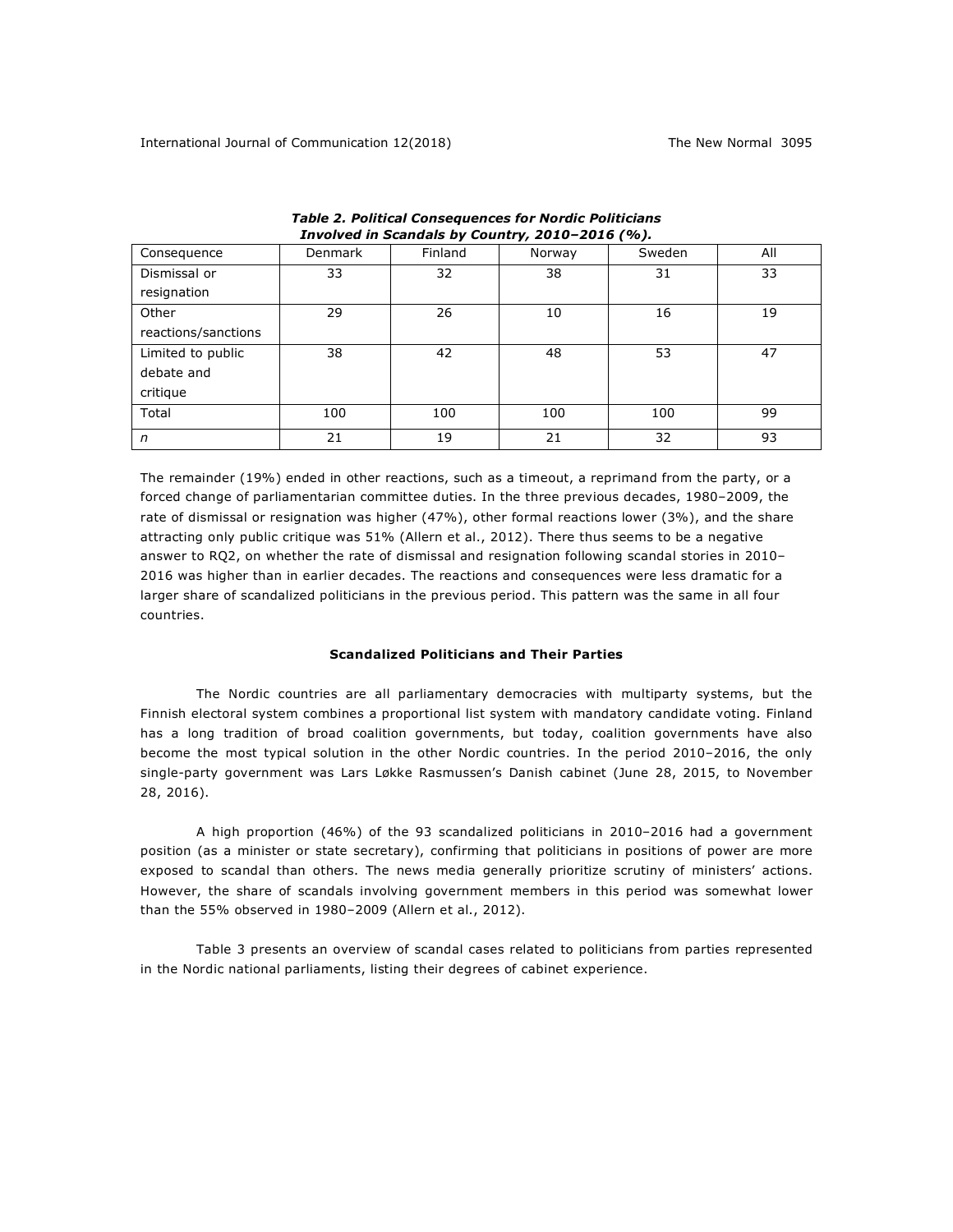|                                                      | and Sweden by Party Anniation and the Party S Cabinet Membership. |                                 |  |
|------------------------------------------------------|-------------------------------------------------------------------|---------------------------------|--|
| Party Name and Country                               | Number of Politicians                                             | Number of Months Party Spent in |  |
|                                                      | Involved in Scandals                                              | Cabinet, 2010-2016              |  |
| Moderate Party (Conservatives),<br>Sweden            | 10                                                                | 57                              |  |
| Venstre (Liberal-Conservatives),<br>Denmark          | 10                                                                | 39                              |  |
| Labor Party, Norway                                  | 8                                                                 | 45                              |  |
| Social Democratic Party, Sweden                      | $\overline{8}$                                                    | 27                              |  |
| Swedish Democrats, Sweden                            | 8                                                                 | $\mathbf{0}$                    |  |
| Finns Party, Finland                                 | $\overline{7}$                                                    | 19                              |  |
| National Coalition Party<br>(Conservatives), Finland | 6                                                                 | 84                              |  |
| Green Party, Sweden                                  | $\overline{5}$                                                    | 27                              |  |
| Center Party, Norway                                 | 4                                                                 | 45                              |  |
| Conservatives, Norway                                | 4                                                                 | 39                              |  |
| Social Democratic Party, Finland                     | 3                                                                 | 47                              |  |
| Social Democratic Party, Denmark                     | 3                                                                 | 45                              |  |
| Social Liberal Party, Denmark                        | $\overline{\mathbf{3}}$                                           | 45                              |  |
| Progress Party, Norway                               | 3                                                                 | 39                              |  |
| Conservative People's Party,<br>Denmark              | $\overline{2}$                                                    | 22                              |  |
| Socialist People's Party, Denmark                    | 2                                                                 | 28                              |  |
| Green League, Finland                                | $\overline{2}$                                                    | 65                              |  |
| Centre Party, Sweden                                 | $\mathbf{1}$                                                      | 57                              |  |
| Socialist Left Party, Norway                         | $\mathbf{1}$                                                      | 45                              |  |
| Centre Party, Finland                                | 1                                                                 | 37                              |  |
| Danish People's Party, Denmark                       | $\mathbf 1$                                                       | 0                               |  |
| Venstre (Liberals), Norway                           | $\mathbf{1}$                                                      | $\mathbf 0$                     |  |

*Table 3. Politicians Involved in Scandals, 2010–2016, Denmark, Finland, Norway, and Sweden by Party Affiliation and the Party's Cabinet Membership.*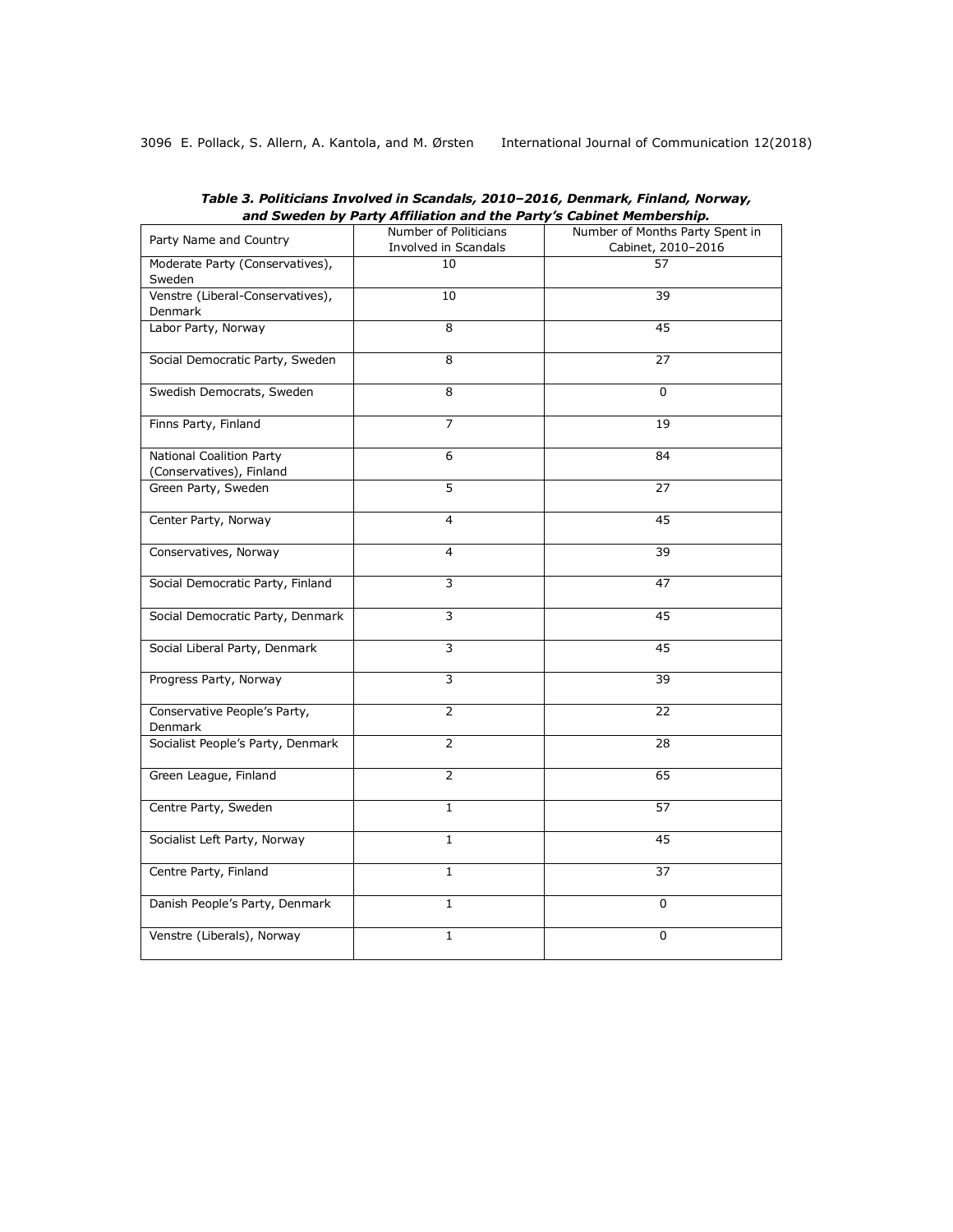Of the 32 parliamentary parties, as many as 22 experienced a scandal for at least one national politician belonging to the party during the seven-year period, confirming the new normality of scandalization. In the top 10 of this list, we find, as one would expect, some of the largest Nordic parties—all with long cabinet experience. Of all the Nordic parliamentary parties, 10 recorded zero scandals in the same years, among them the Christian Democrats of Sweden and Finland and the left socialist parties of Denmark (the Unity List), Sweden, and Finland. However, the Liberals in Sweden and the Swedish People's Party in Finland—two parties with long cabinet participation—also avoided scandalization.

Regarding RQ3 (Are the Nordic right-wing populist parties more scandal prone than other political parties?), the results are somewhat mixed. As Table 3 confirms, the right-wing populist and nationalist parties in Sweden and Finland are both in the top 10 list: Politicians from the Sweden Democrats (SD) were involved in eight national scandals, and politicians from the Finns Party contributed to seven scandals. Most of the right-wing populist scandals in Sweden and Finland were connected to negative attitudes toward immigration or racist ideologies. A Finnish example is the talk scandal of 2015 involving Olli Immonen, an MP from the Finns Party. He posted a text on his Facebook page, stating, among other things, that he dreamed of a nation strong enough to conquer the enemy called multiculturalism. This resulted in an anti-Immonen demonstration involving 15,000 people in Helsinki. In Sweden, one of the scandals involved three leading members of the right-wing populist SD, widely known as the "iron bar scandal." Outside a restaurant, the politicians harassed several persons by uttering racist and sexist comments. When they were met with protest, one of them armed himself with an iron bar.

Three scandals in the same period were linked to the liberalist, anti-immigration Progress Party of Norway, a party that, since 2013, has been part of Erna Solberg's cabinets. Only one scandal was linked to the nationalist Danish People's Party. In the period 2010–2016, the party was part of the parliamentary majority behind Lars Løkke Rasmussen's conservative cabinets but declined to accept cabinet positions. One reason for this difference between Denmark/Norway and Sweden/Finland concerning right-wing scandals may be that the Danish People's Party and the Progress Party are the most seasoned and established of the four anti-immigration parties, possibly having stronger vetting of their party candidates at the national level.

# **Types of Political Scandals**

Table 4 shows the relative importance of different types of scandals in the four countries in 2010–2016, divided into the six categories of norm violations described earlier.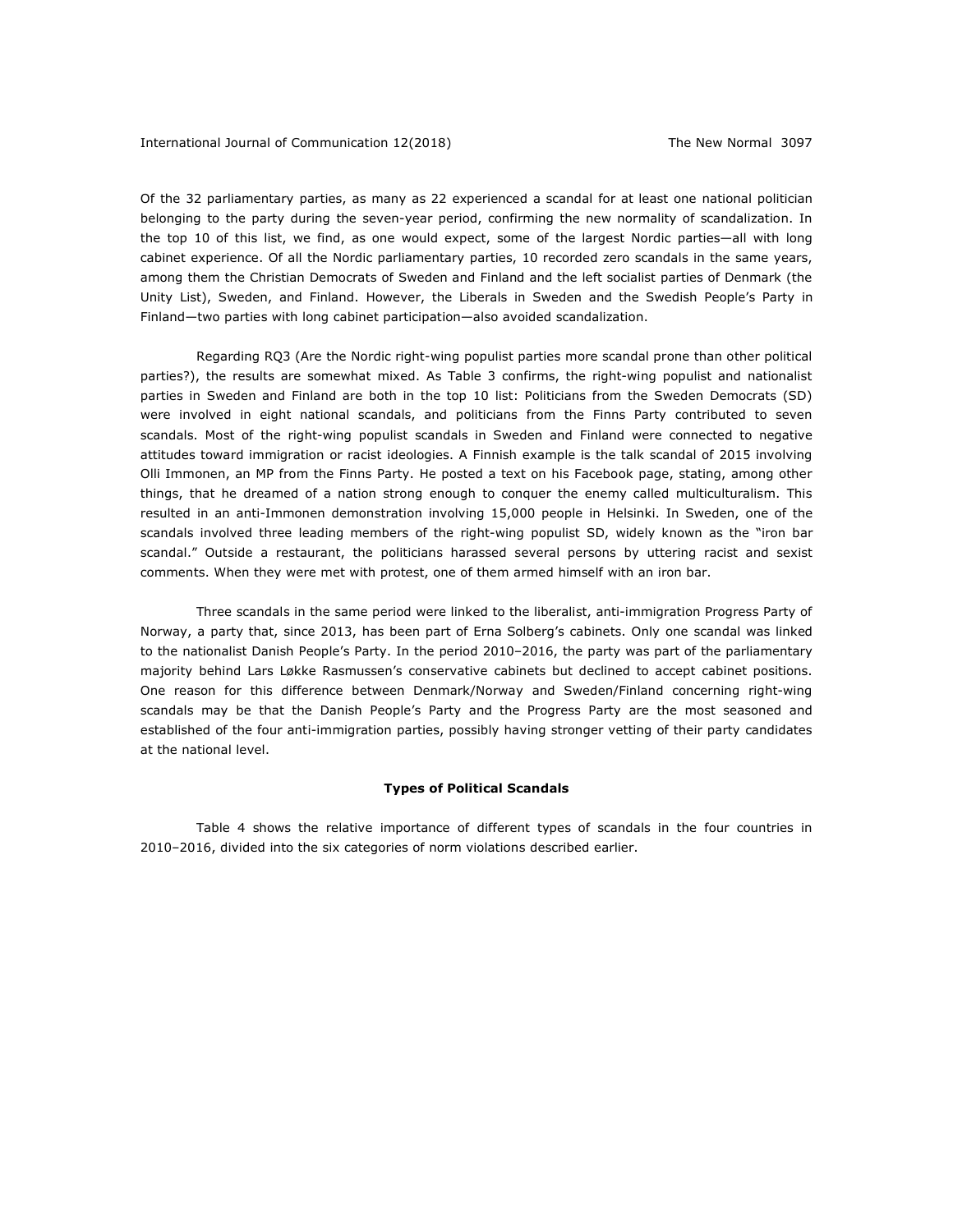<u>.</u>

| Type of Norm<br>Transgression | <b>Denmark</b> | Finland | Norway         | Sweden | All |
|-------------------------------|----------------|---------|----------------|--------|-----|
|                               |                |         |                |        |     |
| Offence in                    | 33             | 23      | 39             | 37     | 34  |
| economic affairs              |                |         |                |        |     |
| Abuse of power                | 29             | 14      | 9              | 9      | 14  |
| Unacceptable                  | 10             | 14      | 35             | 17     | 19  |
| personal behavior             |                |         |                |        |     |
|                               |                |         |                |        |     |
| Offence                       | 14             | 5       | 9              | 9      | 9   |
| concerning other              |                |         |                |        |     |
| laws and                      |                |         |                |        |     |
| regulations                   |                |         |                |        |     |
| Unacceptable                  |                | 32      | $\overline{4}$ | 14     | 13  |
| talk/utterances               |                |         |                |        |     |
| Other or mixed                | 14             | 14      | $\overline{4}$ | 14     | 12  |
| types                         |                |         |                |        |     |
| Total                         | 100            | 102     | 100            | 101    | 101 |
| $\sqrt{n}$                    | 21             | 22      | 23             | 35     | 101 |

*Table 4. Nordic Political Scandals by Norm Transgression and Country, 2010–2016 (% Within Country).*

Offences in economic affairs constituted the largest scandal category, representing one-third of the scandals in the Nordic region as a whole. The second largest category comprised personal behavior scandals, with 19%. There are, however, some important variations between the countries. Economic scandal is by far the most prominent scandal category in Denmark, Norway, and Sweden, but Finland deviates somewhat from this pattern, with talk scandal as the most highly recorded scandal category and economic scandal taking second place. Talk scandals were also regular in Sweden, but uncommon in Denmark and Norway. Personal behavior scandals were especially commonplace in Norway, but less so in the other countries. Denmark had more scandals linked to abuses of power than the other countries.

## *Corruption Scandals*

Economic scandal is a highly mixed category, in terms of both money and political importance. At one end of the spectrum are political scandals of rather trivial transgressions.<sup>6</sup> At the other end are largescale corruption cases involving Scandinavian companies' investments and expansion in notoriously corrupt regions of the world. Corruption, "the abuse of entrusted power for private gain" (Transparency International, 2017, s.1), is an important subtype of economic scandal. Corruption includes accusations of bribery, kickbacks, embezzlement, and various favors related to the abuse of political positions. From 2010 to 2016, 18 of the 34 registered economic scandals were related to accusations or documentation of such practices. An exception was Denmark, where none of the economic cases were characterized by the media as belonging to this subcategory. The registered corruption scandals included, among other affairs, a bribery case in the municipality of Gothenburg, a conservative Norwegian MP's abuse of his political

 $6$  An illustrative example involves a Danish case in 2014. Lars Løkke Rasmussen, the then conservativeliberal opposition leader, was scandalized in the press because his party (Venstre) had paid for his men's designer clothing and shoes, despite the fact that he was a highly paid MP.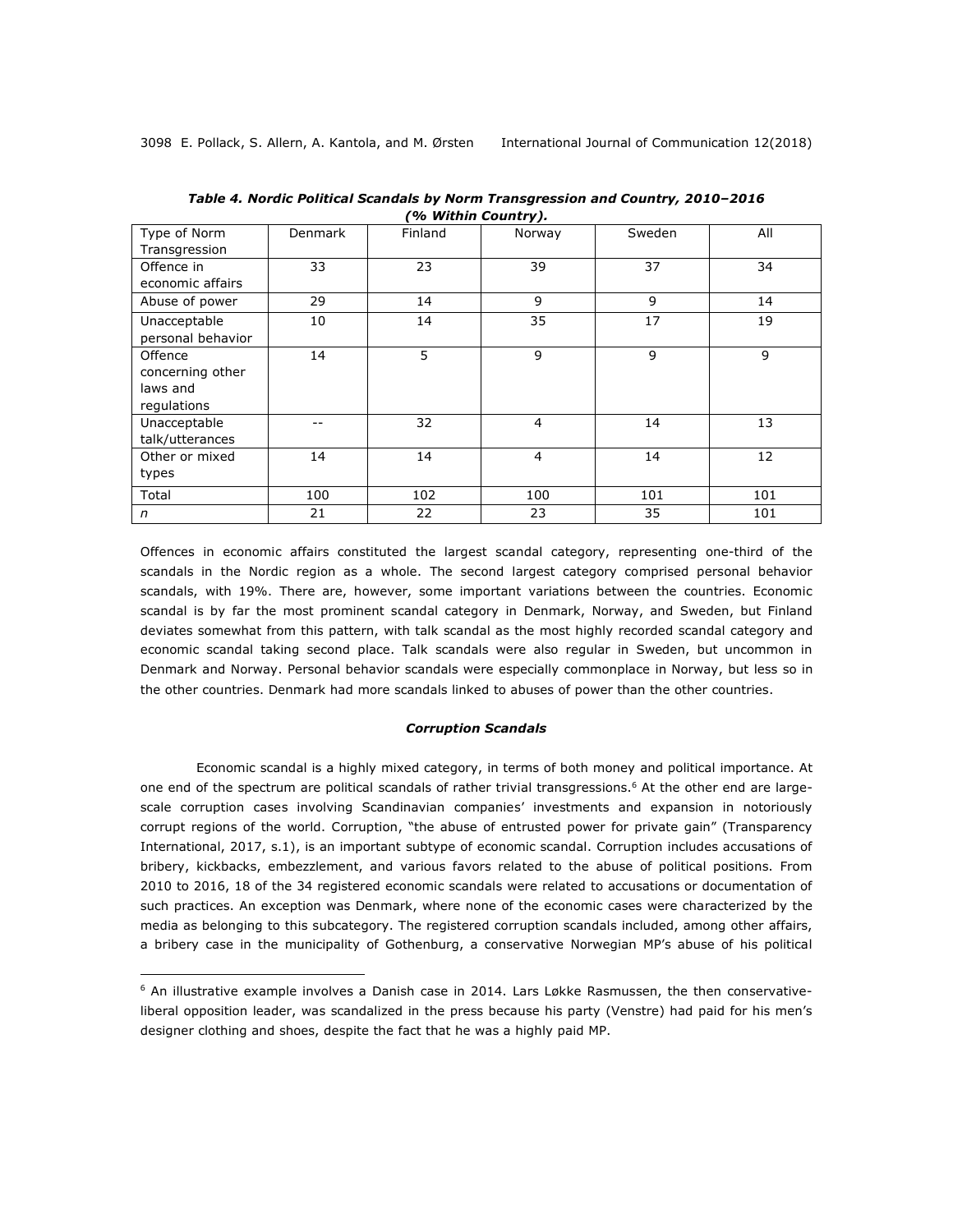<u>.</u>

position for the benefit of a family private business, and a social democratic city manager in Finland who accepted bribes from an architectural firm seeking public contracts.

Corruption usually occurs at the intersection of the public and private spheres (Rothstein & Varraich, 2017); thus, Nordic governments' economic and political responsibilities regarding state-owned companies are of special importance. In the period 2010–2016, government-owned Scandinavian corporations, the majority of them Norwegian, were involved in several publicly debated corruption cases. Two cases were both related to Uzbekistan, where two large Nordic government-controlled telecom companies, Telia Company<sup>7</sup> and Telenor (as part owner in VimpelCom),<sup>8</sup> were involved in similar types of bribery. To get telecom licenses in Uzbekistan, large sums of money were channeled to the then president's daughter Gulnara Karimova through a post-box company registered in Gibraltar (Pollack & Allern, 2018). In 2017, Telia admitted to this corruption and agreed to pay a total financial sanction of US\$965 million in settlement. VimpelCom—in which Telenor had part ownership and several board positions—was forced to pay fines of US\$795 million.

Yara International,<sup>9</sup> a world-leading Norwegian producer of nitrogen fertilizers, was accused of bribing the oil minister in Muammar Gaddafi's (former) government in Libya and paying bribes in connection with the establishment of activities in India and Russia. In 2014, the company acknowledged criminal liability and accepted a corporate fine of NOK270 million, plus a confiscation of its dividends. In the same year (2014), the Norwegian Authority for the Investigation and Prosecution of Economic and Environmental Crime brought corruption charges against Kongsberg Defense Company.10 The case was related to agreements concerning the sale of communication equipment to the Romanian military. In 2017, a former Kongsberg sales director for Eastern Europe was sentenced to prison for four and a half years.

As if this was not enough, media revelations in 2016 documented that since 2012, the Norwegian energy company Statoil<sup>11</sup> had been paying US\$1.4 billion in "signature bonuses" to obtain operatorship of a large oil field outside of Angola. This money included NOK715 million earmarked to support "social purposes" in Angola, including investment in a new, nonexistent "research center."

 $<sup>7</sup>$  The largest shareholder in Telia Company (formerly TeliaSonera) is the Swedish government, owning</sup> 37.3% in 2016. The Finnish government owned 3.2%.

 $8$  The largest shareholder in Telenor (as of 2017) was the Norwegian government, owning 54%. From 2013 to 2015, Telenor owned 33% of the shares and 43% of the voting rights in VimpelCom (today renamed VEON), but it chose to gradually sell off its shares following the corruption case.

<sup>&</sup>lt;sup>9</sup> In 2016, the largest shareholder in Yara was the Norwegian Ministry of Trade, Industry, and Fisheries (36.2%).

 $10$  Kongsberg Defense Company is a division of the international technology group Kongsberg. The Ministry of Trade, Industry, and Fisheries (Norway) is the largest shareholder (50%).

 $11$  The largest shareholder in Statoil is the Norwegian government (67%). On May 15, 2018, the company changed its name to Equinor.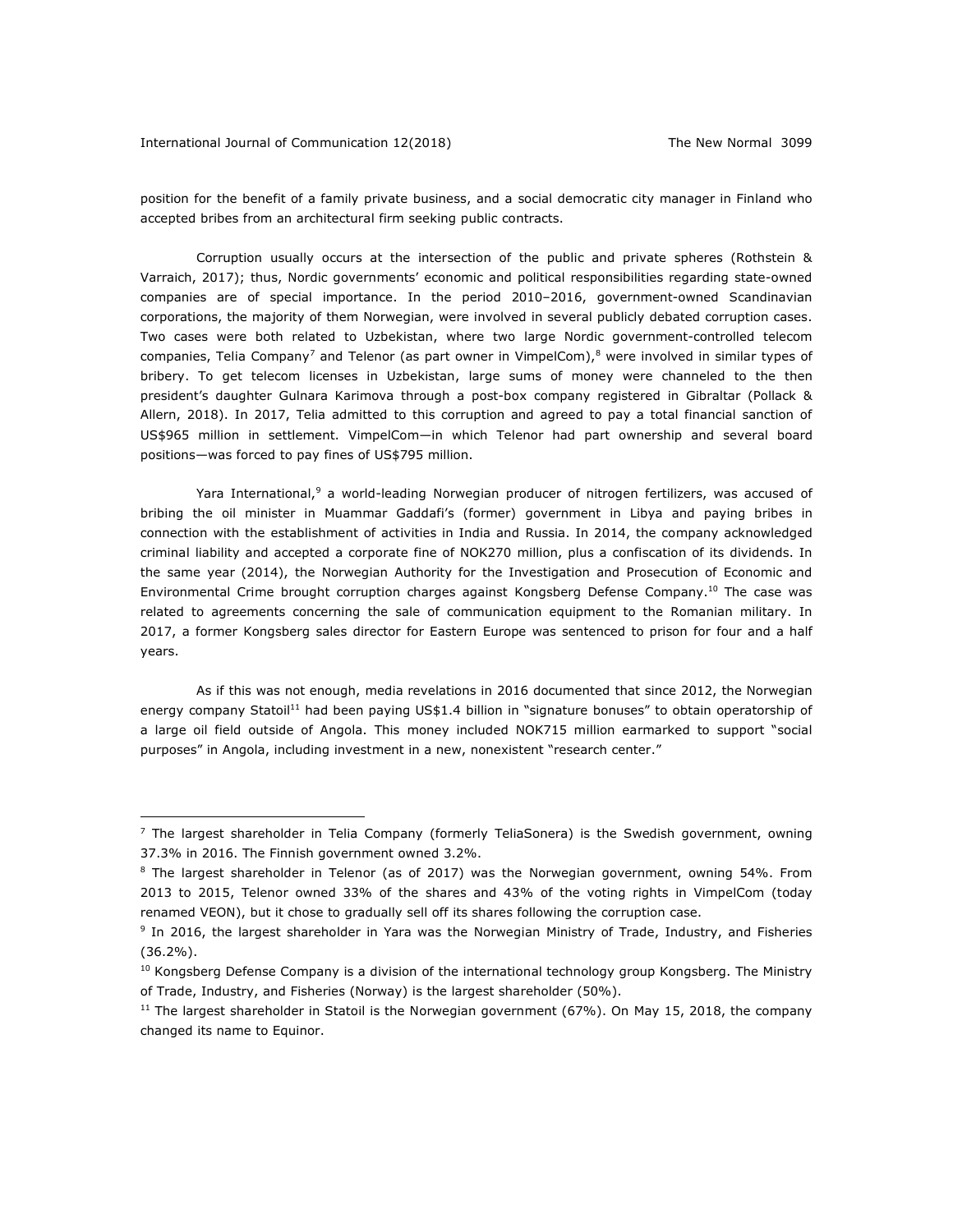RQ4 asked whether the incidence of economic scandals related to corruption was more frequent in 2010–2016 than in other decades. The answer to this question seems to be positive: One-third of the 66 economic scandals in the three decades 1980–2009 were based on accusations of corruption (Allern et al., 2012), but the corruption share of the 34 economic scandals in 2010–2016 was 53%.

# *Personal Behavior Scandals*

The broad scandal category "unacceptable personal behavior" included 19 scandals in 2010–2016 involving 21 politicians. Of all these scandals, 10 were related to accusations of sexual harassment or prostitution, and seven resulted in legal processes. In the three decades 1980–2009, 11 of 38 behavior scandals were related to sex-related affairs or sexual harassment (Allern et al., 2012), indicating a positive answer to RQ5 (Has the incidence of sexually related scandals increased compared with earlier decades?).

In the Nordic region, sexual infidelity alone is not a sufficient transgression to warrant mediated scandalization. The most typical Scandinavian sex scandals include payments for sexual services from prostitutes, intercourse with minors, or accusations of rape or sexual harassment. In other words, the most frequent type of sex scandal relates to actions prohibited by law. It must, however, be noted that 7 of the 10 cases were Norwegian<sup>12</sup> and that no sex scandals were registered in Denmark.

Such differences may be influenced by political, cultural, and legal differences within the Nordic region. An example of legal differences concerns prostitution. A debate in the Nordic countries led to the criminalization of payments for sex in Sweden (since 1999) and Norway (since 2009). In Finland, it is illegal to purchase sex from prostitutes who are used in trafficking, but Denmark, despite some suggestions during the first decade of the 2000s, has no legislation that makes the purchasing of sex a criminal offence.

A further illustration of the differences concerning how laws and regulations may influence scandalization are the different limits for drunk driving in the Nordic countries. In 2016, Aide Hadzialic, a young minister in Stefan Löfven's center-left government, attended a concert in Copenhagen. After a dinner at which she had consumed two glasses of wine, she drove her car over the bridge to Malmö, Sweden, and was stopped during Swedish police checks. The alcohol test showed a blood alcohol level of 0.2 grams per liter. It was legal (and nonscandalous) for her to drive in Denmark (and Finland), with a 0.5 gram-per-liter limit, but in Sweden (and Norway) the limit is 0.2 grams per liter. Accused of drunk driving, she resigned with immediate effect.

## **Scandals in the Wake of #MeToo**

The importance of changing social norms regarding mediated political scandals has recently been illustrated by the international #MeToo movement. In October 2017, *The New York Times* and the *New* 

1

 $12$  This is a recent development. From 1980 to 2009, Norway had only one sexually related scandal (Allern et al., 2012).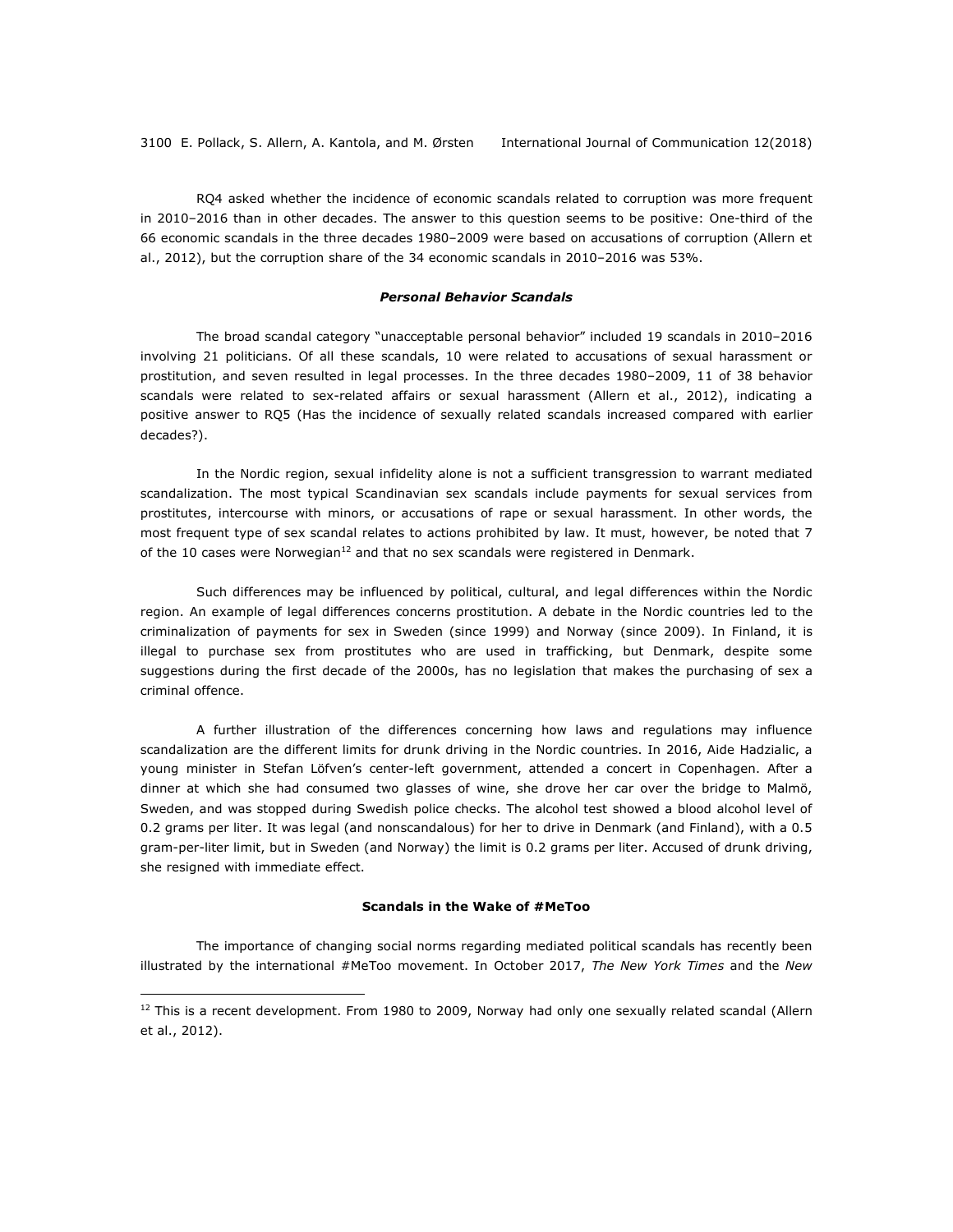*Yorker* reported on high-profile actresses accusing the film producer Harvey Weinstein of sexual harassment, assault, and rape. These public revelations became the starting point of a worldwide social movement in which women, under the hashtag #MeToo, posted their personal stories about sexual harassment.<sup>13</sup>

The #MeToo initiatives were quickly taken up in all the Nordic countries, though in different ways. It grew extensively in Sweden and Norway, but the movement became significant but less broad in Finland, and it led to limited public discussion in Denmark. Several groups of women shared their stories and debated strategies of empowerment in social media, mainly in closed forums on Facebook and Instagram. Once various organized groups of women decided to go public with their testimonies, legacy media became the arena for larger public debates. Some of the individual cases also grew into mediated political scandals.

In Sweden, the first accusations concerned a few well-known media personalities, journalists, actors, directors, and a cultural club owner affiliated with the Swedish Academy.<sup>14</sup> In the meantime, actresses, singers, journalists, law practitioners, academics, trade union representatives, and so on united under other hashtags. This included the movement within the political sphere, #inthecorridorsofpower. The movement in Norway, Finland, and Denmark followed the same pattern, but on a smaller scale.

In this heated climate of debate, a couple of Swedish politicians hastily exited the political realm, with only their party affiliation named in the media. In Norway, several of the political parties reported that they had started their own internal investigations after whistle-blowing about sexual misconduct. The Swedish #MeToo movement also provoked political action. On December 17, 2017, a new law prohibiting nonconsensual sex was quickly proposed by Swedish Prime Minister Stefan Löfven.

In addition, several well-known Swedish and Norwegian politicians were publicly accused of sexual assault or misconduct; most of these accusations turned into lasting media stories that fit the scandal definition related to national politicians used in this study (see the section "Mapping of Scandals: Method and Data"). Table 5 includes four such Swedish cases and three national Norwegian cases. There were no such cases in Finland and Denmark.

<u>.</u>

<sup>&</sup>lt;sup>13</sup> The phrase "MeToo" was originally coined years earlier by social activist Tarana Burke to shed light on sexual violence against women of color.

 $<sup>14</sup>$  The allegations typically concerned sexual misconducts in the past by men in power positions.</sup>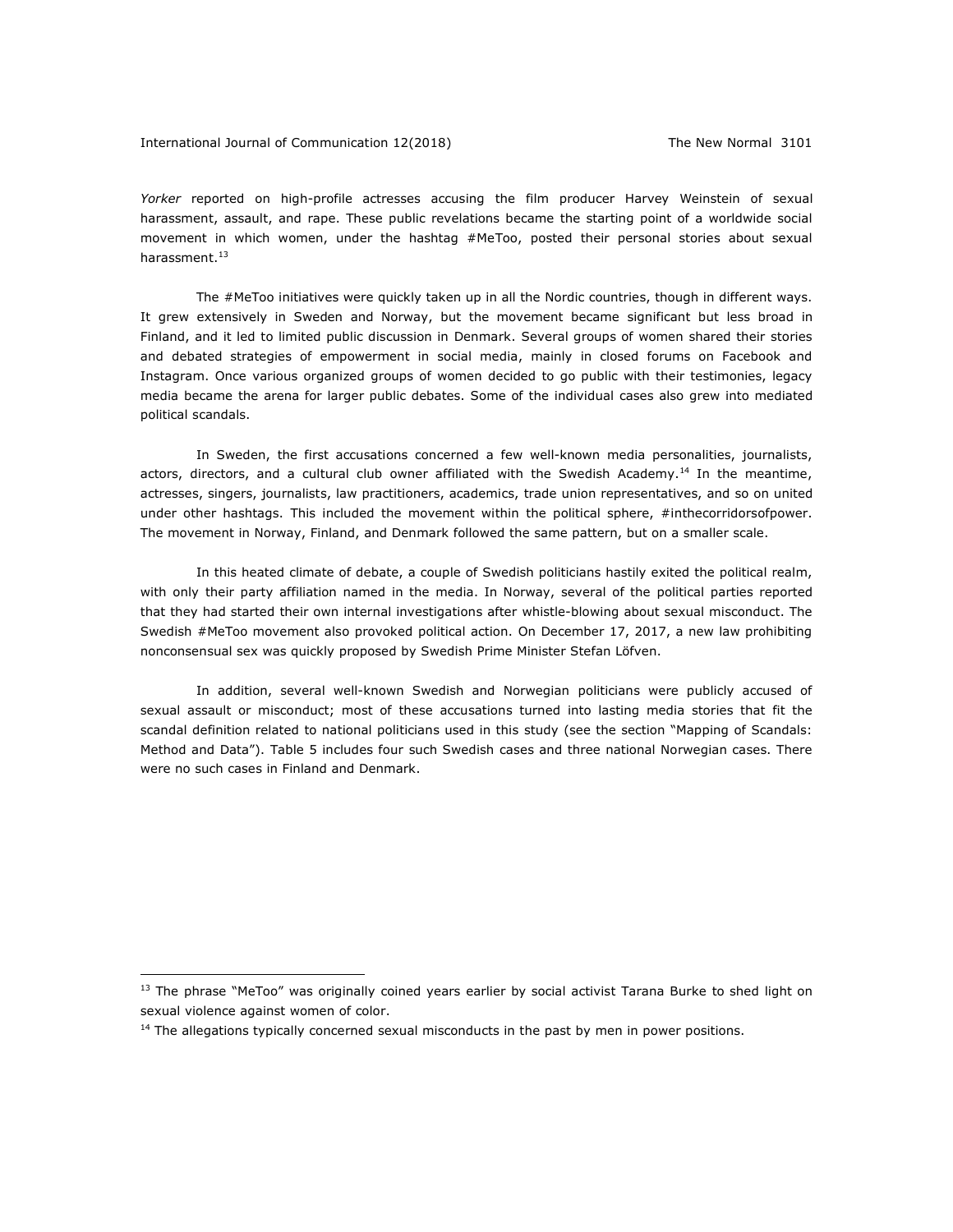| Country | Name              | Party                   | $\frac{1}{2}$ 2017, to samaary 01, 2010,<br>Position | Accusation    | Consequence      |
|---------|-------------------|-------------------------|------------------------------------------------------|---------------|------------------|
| Sweden  | Urban             | Social                  | MP, parliamentary                                    | Sexual        | Public critique  |
|         | Ahlin             | Democratic Party        | speaker                                              | harassment    | and debate       |
|         |                   |                         |                                                      |               |                  |
| Sweden  | Roger             | Social                  | City commissioner                                    | Sexual        | Resignation      |
|         | Morgert           | Democratic Party        | for town planning                                    | harassment    |                  |
|         |                   |                         | and culture,                                         |               |                  |
|         |                   |                         | Stockholm                                            |               |                  |
| Sweden  | Stefan            | The Green Party         | MP                                                   | Sexual        | Dismissal from   |
|         | Nilsson           |                         |                                                      | harassment    | party            |
|         |                   |                         |                                                      |               | assignments,     |
|         |                   |                         |                                                      |               | retained seat in |
|         |                   |                         |                                                      |               | parliament but   |
|         |                   |                         |                                                      |               | without party    |
|         |                   |                         |                                                      |               | affiliation      |
| Sweden  | Lars              | The Left Party          | Former party                                         | Sexual        | Banned from      |
|         | Ohly              |                         | leader                                               | harassment    | party            |
|         |                   |                         |                                                      |               | assignments,     |
|         |                   |                         |                                                      |               | left the party   |
| Norway  | Trond             | Labor Party             | MP, deputy leader                                    | Sexual        | Resigned from    |
|         | Giske             |                         | of the Labor Party                                   | harassment    | his position as  |
|         |                   |                         |                                                      |               | deputy party     |
|         |                   |                         |                                                      |               | leader           |
| Norway  | Kristian          | $\overline{\text{The}}$ | MP, leader of the                                    | Improper      | Resigned from    |
|         | Tonning           | Conservative            | Young                                                | sexual        | his positions as |
|         | <b>Riise</b>      | Party                   | Conservatives                                        | behavior      | leader of the    |
|         |                   |                         |                                                      | involving     | Young            |
|         |                   |                         |                                                      |               |                  |
|         | U                 |                         | MP and deputy                                        | young women   | Conservatives    |
| Norway  | Leirstein         | The Progress            |                                                      | Sending       | Withdrew from    |
|         |                   | Party                   | leader of the                                        | pornographic  | some party       |
|         |                   |                         | party's group in                                     | pictures to a | duties           |
|         |                   |                         | parliament                                           | 14-year-old   |                  |
|         |                   |                         |                                                      | boy, sending  |                  |
|         |                   |                         |                                                      | sexual        |                  |
|         |                   |                         |                                                      | messages to a |                  |
|         |                   |                         |                                                      | female party  |                  |
|         |                   |                         |                                                      | member        |                  |
| Denmark |                   |                         |                                                      |               |                  |
| Finland | $\qquad \qquad -$ |                         |                                                      |               |                  |

| Table 5. Mediated Political Scandals Connected to #MeToo |
|----------------------------------------------------------|
| from November 1, 2017, to January 31, 2018.              |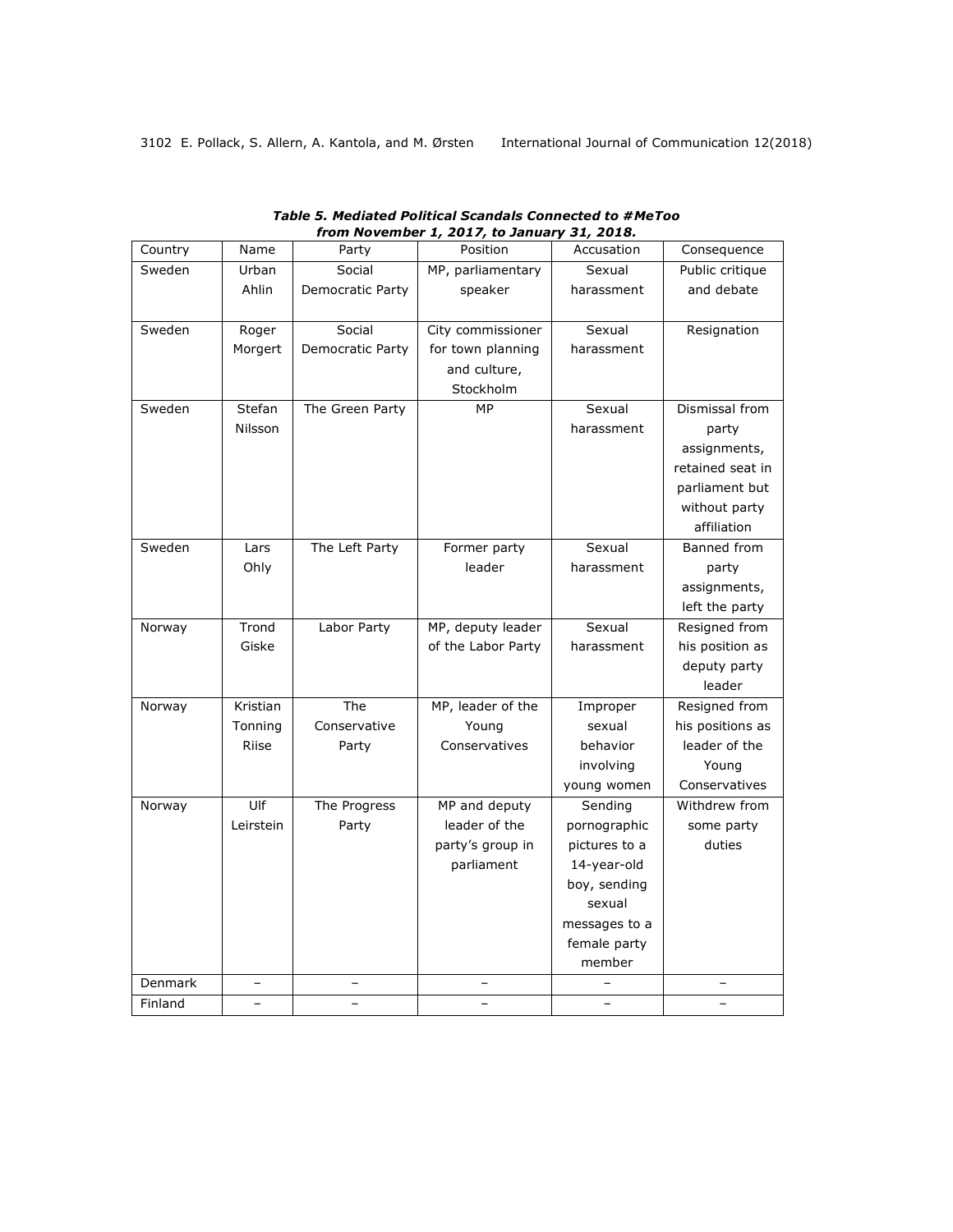Another, though different, case concerned Trine Skei Grande, the leader of the Norwegian Liberals. During the #MeToo revelations, a right-wing online site, Resett, published a story that Grande had had sex with a 17-year-old boy at a local private party in 2008, defining this as a scandal. None of the larger national media organizations judged the case as newsworthy at this stage, and did not define it as a political scandal. However, the story became widely known through online media and social media, and Grande was forced to comment publicly on the case in a newspaper interview (Ruud, 2018). Prime Minister Solberg expressed her trust in the Liberal leader, and on January 17, 2018, she was named the new minister for culture in Solberg's cabinet.

A common trait of the cases in Table 5 is that accusations are leveled against incidents that, in most cases, transpired many years ago, with very few ongoing. This indicates a change in norms and cultural understanding: Actions and occurrences that were earlier not seen as worthwhile, or even possible, to report publicly turned in the autumn of 2017 into accusations that rendered collective and public condemnation or legal proceedings. Sweden and Norway are known for gender equality, and in the public debate, #MeToo became a turning point, shaped by a collective force.

Despite several public initiatives echoing the international #MeToo campaign, neither Finland nor Denmark experienced any outing of politicians accused of sexual misconduct. A possible, though unlikely, explanation is that sexual improprieties among politicians have been less common than in Sweden and Norway. Another, more likely, hypothesis is that the culture of silence in matters related to questions regarded as personal and sexual is somewhat stronger in the Finnish and Danish political environments than in those of Sweden and Norway.

A survey of advisors and staff in the Finnish *Riksdag* organized by the public service broadcaster YLE indicates that the latter explanation may be closer to reality: More than 1 in 10 respondents reported experiences of sexual harassment—a higher number than among employees elsewhere in Finland (Yle News, 2017, para. 1). In an interview in the leading newspaper *Ilta-Sanomat* (Manninen, 2018), the movie director, author, and former politician and MP Jörn Donner claimed that during his terms as MP (1987–1995, 2007, and 2013–2015), he heard the most appalling stories told among men in the sauna of the parliament, but he refused to talk about them publicly. Donner's remarks might be illustrative of Finnish political culture: You do not talk publicly about sexual harassment. Another factor might be the cautiousness of Finnish media regarding the revelation of names in such stories.

The public debate in legacy media developed somewhat differently in Denmark. The Danish union for journalists investigated several cases of sexual harassment, but no male figure in the media industry was publicly accused of sexual harassment. Several well-known people, such as author Morten Sabroe and the former leader of the nationalist Danish People's Party Pia Kjærsgaard, argued that the #MeToo movement reminded them of a witch hunt and of totalitarian states where people informed on each other.

This type of critique may seem relevant in individual cases when undocumented personal accusations from anonymous "witnesses" are published without editorial fact-checking and ethical considerations. However, it totally misses the unique strength of #MeToo as a social movement, which is how it changes the perspectives of the public debates concerning sexual harassment: "Finally politicians,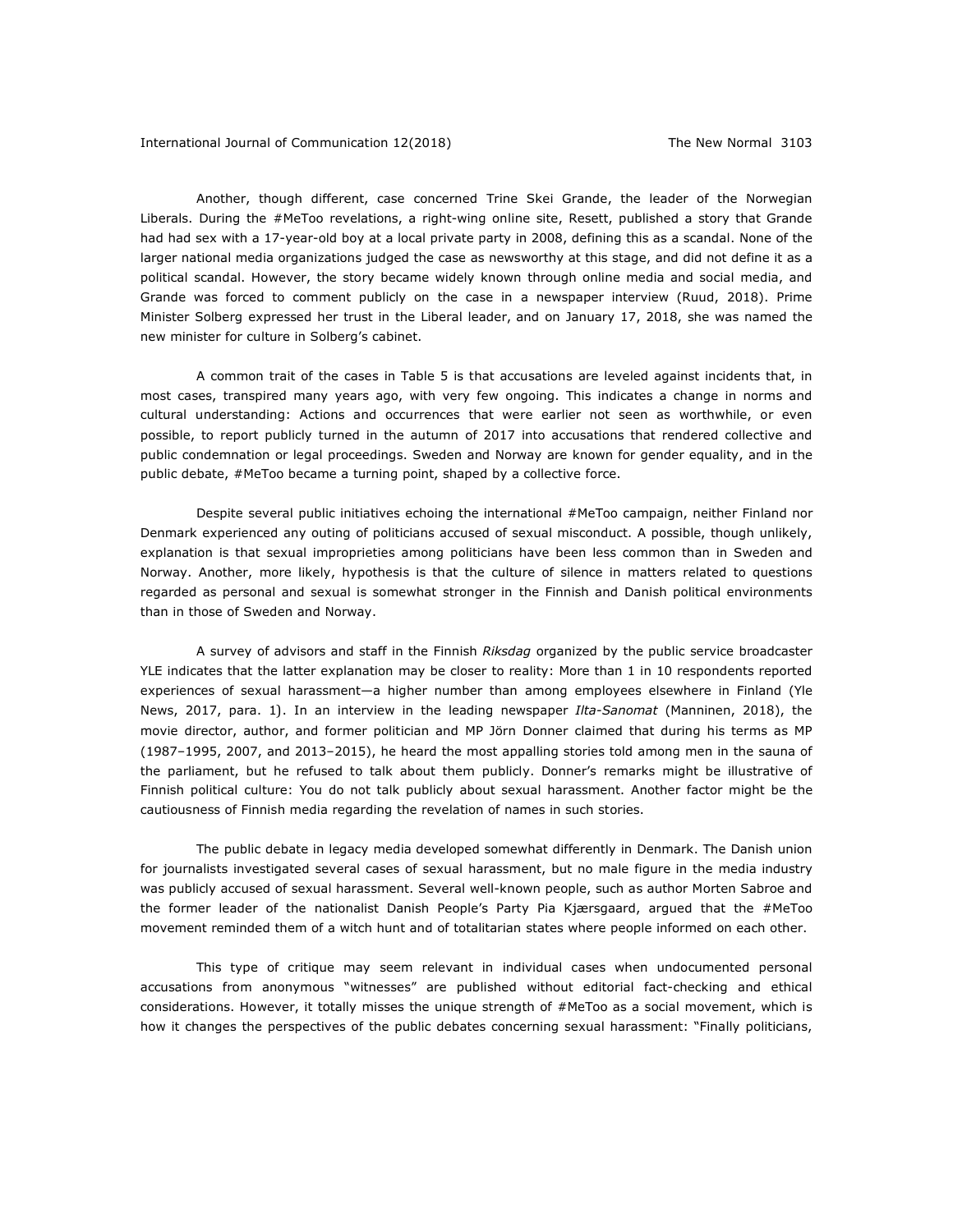pundits and journalists see the situation from the viewpoint of young women" (Helseth, 2018, para. 2), the Norwegian sociologist and feminist Hanna Helseth summed up in a commentary.

The #MeToo movement shows that social media may offer alternative public spheres for initiatives and discussion, sometimes starting political processes that quickly influence legacy media and public institutions. It also demonstrates that scandalization is a politically and culturally constructed process, depending on the particular culture and media system in each country. This may lead to different practices even within the relatively homogeneous Nordic setting.

## **Conclusion**

The increased incidence of mediated political scandals in Denmark, Finland, Norway, and Sweden from 2010 to 2016 shows that scandals are a standard feature of political life in Nordic countries. We found (answering RQ1) that, compared with earlier decades, the number of scandals in Nordic countries increased in the period from 2010 to 2016. Our conclusion is that political scandals can be characterized as the new normal; they have become a prevalent part of political life in the four Nordic countries and involve politicians from a majority of the parties.

At the same time, however (answering RQ2), the proportion of scandals leading to dismissal and resignation was lower than in earlier decades. Based on such correlational data, we cannot explain why, but several factors may have contributed to this development. One of them is the increased incidence of scandals that the public (despite the media headlines) regards as trivial. Increased incidence may lead to scandal fatigue (Kumlin & Esaiasson, 2011). Social media platforms have also given politicians new ways to mobilize supporters and more effectively defend themselves.

Concerning RQ3 about the right-wing anti-immigration parties' role as scandal prone, the answer is mixed. Two of these parties, the SD and the Finns Party, can be characterized as relatively prone to scandals, especially those linked to racist utterances. However, in this respect, the established antiimmigration parties in Denmark and Norway do not differ from the majority of parliamentary parties.

With regard to types of scandals, offences related to economic affairs and personal behavior scandals are the most prominent scandal types. Corruption (answering RQ4) and sexually related scandals (answering RQ5) both recorded increases in 2010–2016 compared with earlier decades. Denmark is an exception among the Nordic countries, as also shown by the #MeToo movement. Cultural norms and legislation, which influence what is defined as scandalous, may thus differ radically between neighboring countries that, in most areas, are regarded as relatively similar. The scandals in the wake of the #MeToo movement also remind us that acts and problems that have long existed but have often been silenced may suddenly turn into scandals as moral scales and the political climate change.

However, some mediated political scandals concern small sums of money, minor legal offences, and moral transgressions with limited societal consequences. In the largest scandal category in 2010– 2016 (offences in economic affairs), less than one in five resulted in dismissal or resignation. However, many of these "small-scale" scandals are treated as major public events in a competitive commercial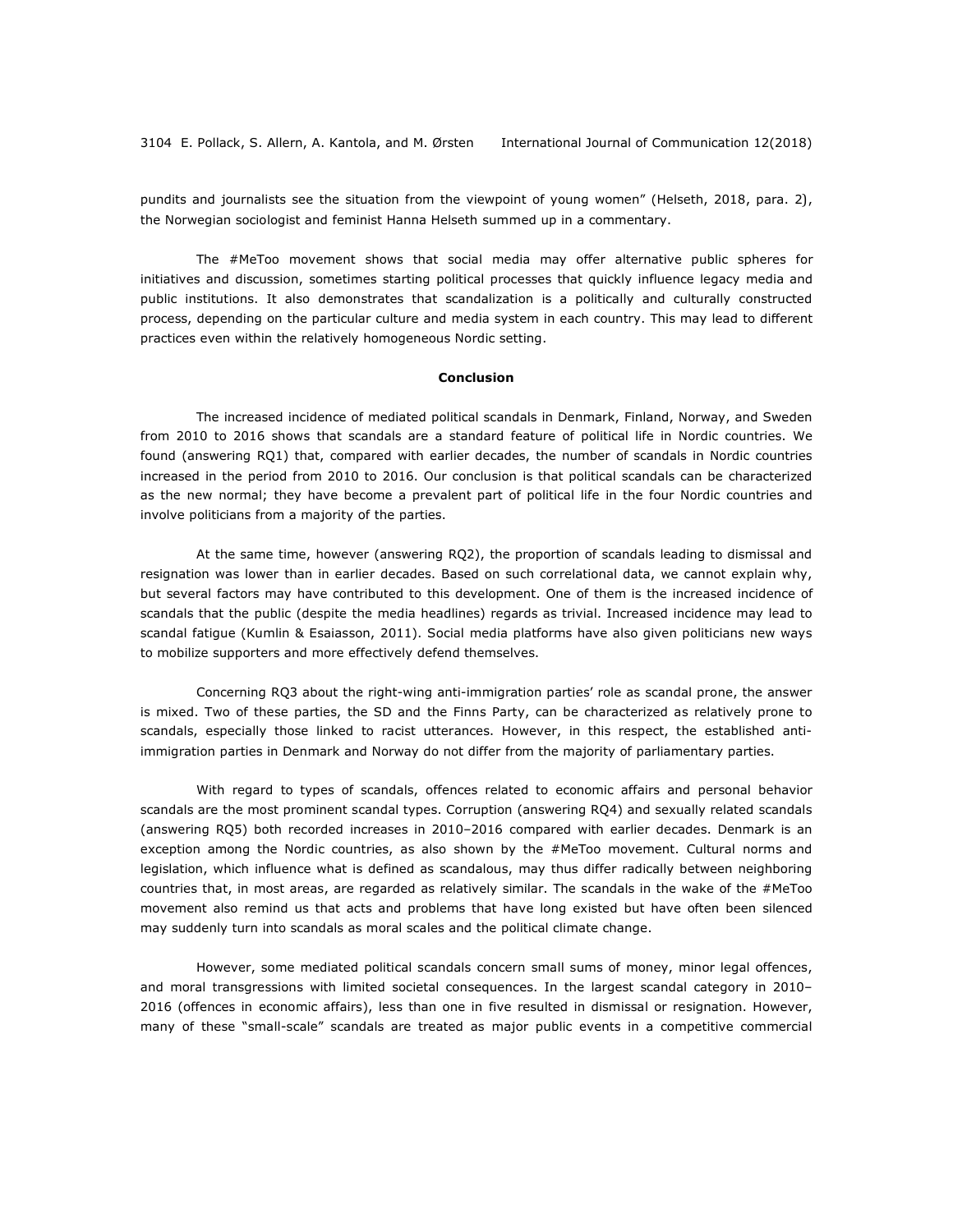media climate and are augmented through sharing and commenting on social media. Sometimes the coverage grows into media hunts with dimensions similar to war reporting. It quickly arouses public interest, but it also diverts resources and attention from far more important societal questions, including potential scandals that are neglected or never investigated. The media blow up small deviant actions while ignoring much greater ones (Sass & Crosbie, 2013). If political parties and opponents agree to keep a potential scandal out of the public eye, elite consensus might even result in media silence about scandals of far greater importance (Entman, 2012).

A Finnish example that illustrates this problem well is the bribery of Slovenian officials by the state-controlled Finnish arms and security company Patria. The scandal involved a major Patria export product: an armored personnel carrier. The Finnish public broadcaster YLE exposed the affair in 2008, and the case developed into an enduring political scandal in Slovenia. In 2013, the previous Slovenian prime minister, Janez Jansa, and two other actors were sentenced to prison for bribery, and in 2017, the Slovenian Supreme Court upheld the guilty rulings (*STA*, 2017, para. 1). However, since their inception, the various Finnish coalition governments have practiced a policy of noninvolvement and silence. Another Scandinavian example of successful scandal avoidance and media silence is Denmark's and Norway's military contributions to the catastrophic Libyan Civil War in 2011. The bombing, sanctioned by a majority in the United Nations Security Council and led by the United States and the North Atlantic Treaty Organization, resulted in a dissolved state, a protracted civil war, and a large-scale, ongoing refugee crisis.

An interesting consequence of the high incidence of media scandals relating to minor moral or legal transgressions is the construction of a simple and populist criticism of power. The symbolic mediated execution of a politician confirms the maintenance of the social order. Some leaders resign, and the political crew changes as new politicians and leaders take the place of old ones. Elected leaders are, in most cases, pressed to resign before those who elected them have had a say in the matter. They step down because the media pressure threatens the stability of the whole organization. The dramaturgy of scandal news provokes hasty decisions.

Decreasing economic resources and reduced editorial staff hamper time-consuming investigative journalism about political processes and backstage power operations, but simpler and person-oriented scandals are popular clickbait. In a commercial media market, rumors and accusations distributed through social media channels can easily influence the priorities of legacy institutions. As a result, a gap has emerged, in that public coverage of politics is becoming increasingly separated from the actual exercise of political power. Problematic policy processes are too seldom investigated, and some potential scandals are silenced. The distinction between the important and the trivial is blurred. In the long run, this may undermine the scrutiny of power holders and, consequently, of democracy.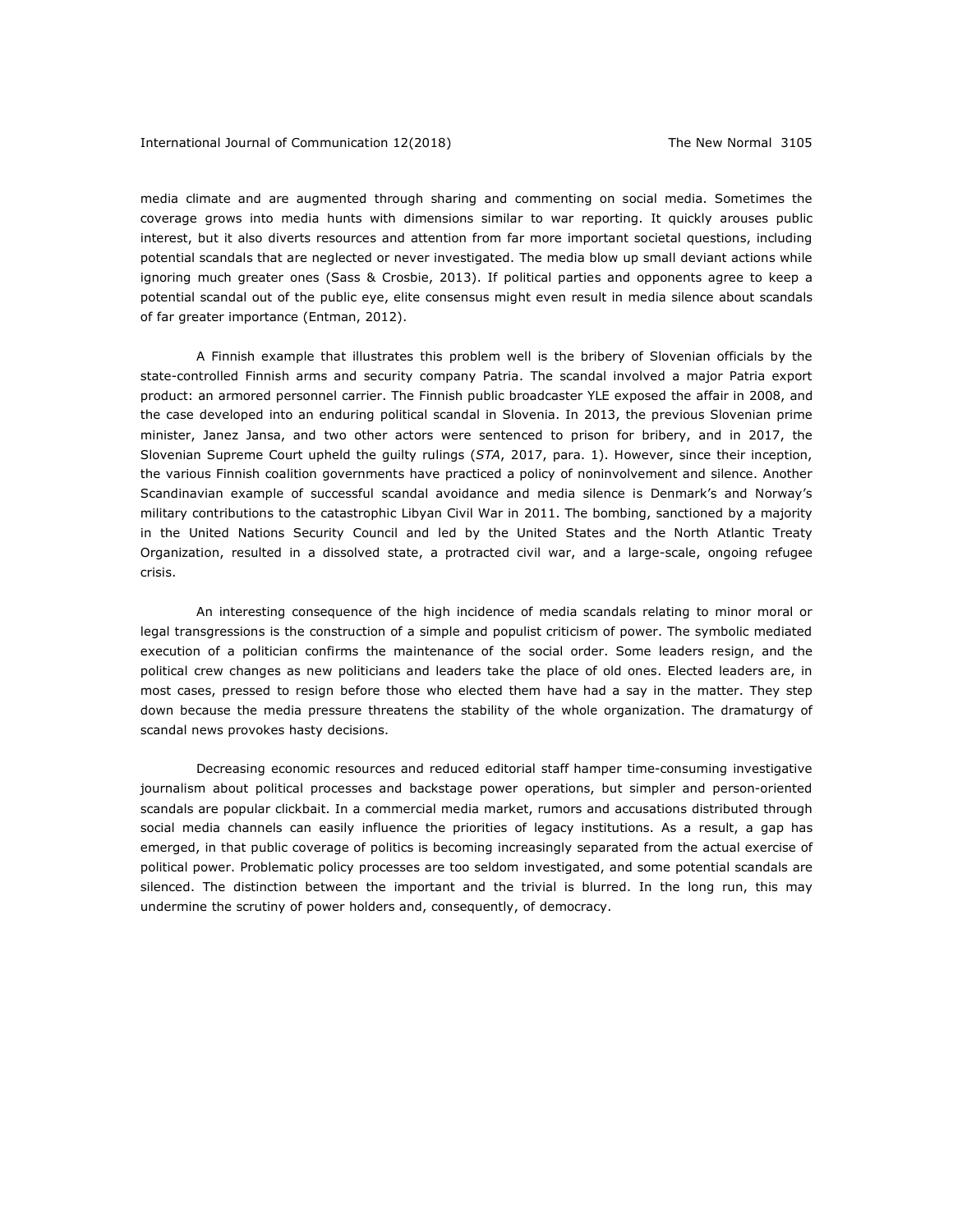# **References**

- Allern, S. (2017). The role of the media in Scandinavian politics. In P. Nedergaard and A. Wivel (Eds.), *The Routledge handbook of Scandinavian politics* (pp. 174–186). London, UK: Routledge.
- Allern, S., Kantola, A., Pollack, E., & Blach-Ørsten, M. (2012). Increased scandalization: Nordic political scandals 1980–2010. In S. Allern & E. Pollack (Eds.), *Scandalous! The mediated construction of political scandals in four Nordic countries* (pp. 29–50). Gothenburg, Sweden: Nordicom.
- Bhatti, Y., Hansen, K. M., & Olsen, L. A. (2013). Political hypocrisy: The effect of political scandals on candidate evaluations. *Acta Politica, 48*(4), 408–428. doi:10.1057/ap.2013.6
- Downey, J., & Stanyer, J. (2013). Exposing politicians' peccadilloes in comparative context: Explaining the frequency of political sex scandals in eight democracies using fuzzy set qualitative comparative analysis. *Political Communication, 30*(3), 495–509. doi:10.1080/10584609.2012.737434
- Ekström, M., & Johansson, B. (2008). Talk scandals. *Media Culture & Society, 30*(1), 61–79. doi:10.1177/0163443707084350
- Entman, M. (2012). *Scandal and silence: Media responses to presidential misconduct*. Cambridge, UK: Polity Press.
- Esser, F., & Strömbäck, J. (Eds.). (2014). *Mediatization of politics. Understanding the transformation of Western democracies*. London, UK: Palgrave McMillan.
- Gedde-Dahl, S., Magnussen, A., & Hafstad, A. (2008). *Korrupsjon i Norge* [Corruption in Norway]. Oslo, Norway: Kagge.
- Hallin, D.C., & Mancini, P. (2004). *Comparing media systems: Three models of media and politics*. Cambridge, UK: Cambridge University Press.
- Helseth, H. (2018, February 1) De tusener på tusener med vitnesbyrd viser den feministiske beveglsens styrke – og svakhet [The thousands in thousands of testimonies show the strength – and the weakness – of the feminist movement]. *Morgenbladet*, online. Retrieved from https://morgenbladet.no/aktuelt/2018/vitnesbyrdene-viser-den-feministiske-bevegelsens-styrke– og-svakhet
- Herkman, J. (2017). Old patterns on new clothes? Populism and political scandals in the Nordic countries. *Acta Sociologica*. doi:10.1177/0001699317737816
- Isolatus, P., & Almonkari, M. (2014). Political scandals tests trust in politicians: The case of the Finnish minister who resigned because of his text messages. *Nordicom Review, 35*(2), 3–6. doi:10.2478/nor-2014-0011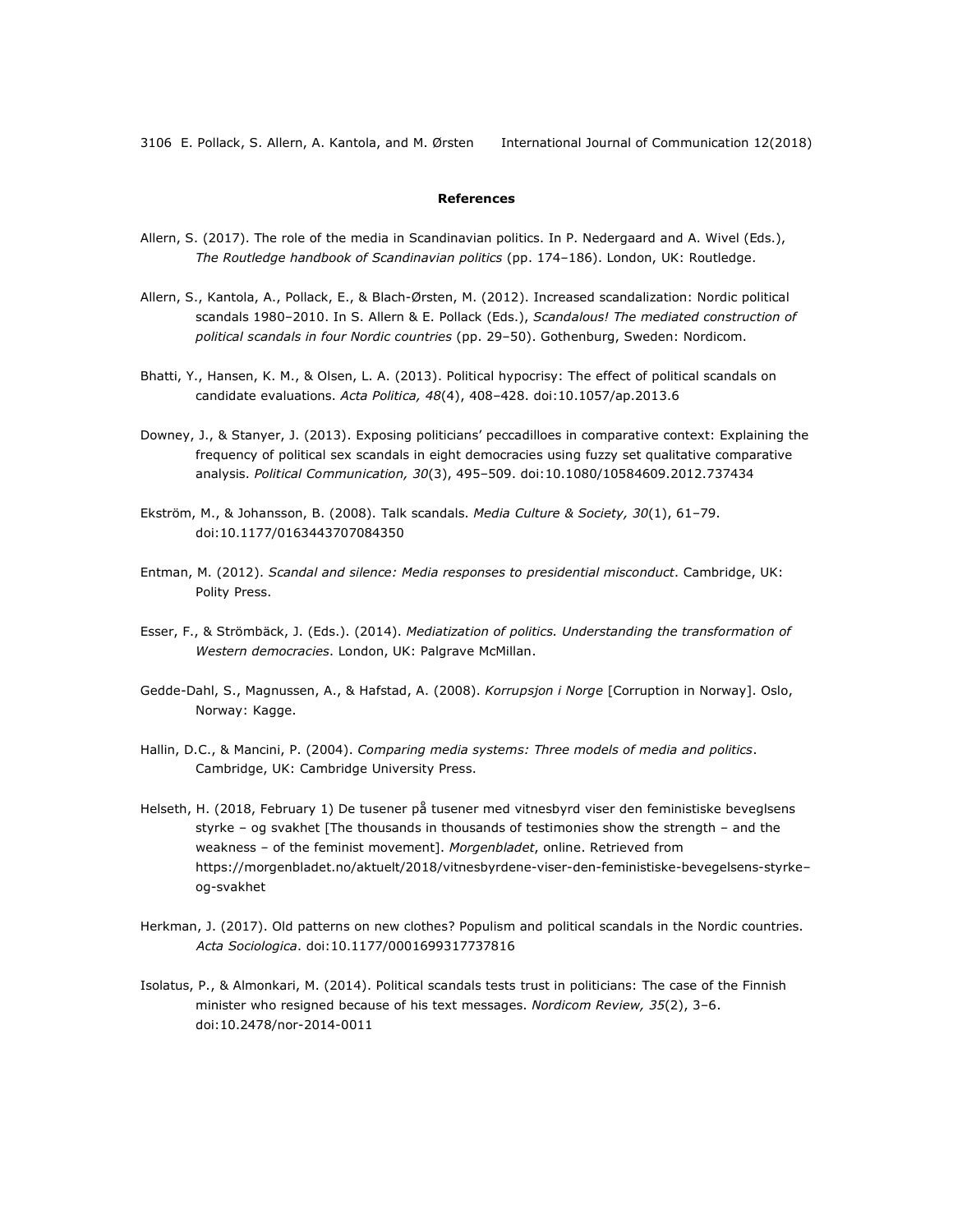- Jenssen, A. T. (2014). Medierte politiske skandaler: Sårbare politikere—usårbare partier? [Mediated political scandals: Vulnerable politicians—invulnerable parties?]. *Norsk Medietidsskrift, 21*(2), 100–116.
- Jenssen, A. T., & Fladmoe, H. (2012). Ten commandments for the scandalization of political opponents. In S. Allern & E. Pollack (Eds.), *Scandalous! The mediated construction of political scandals in four Nordic countries* (pp. 51–71). Gothenburg, Sweden: Nordicom.
- Jungar, A.-C., & Jupskås, A. R. (2014). Populist radical right parties in the Nordic region: A new and distinct party family? *Scandinavian Political Studies, 37*(3), 215–238. doi:10.1111/1467- 9477.12024
- Kantola, A., & Vesa, J. (2013). Mediated scandals as social dramas: Transforming the moral order in Finland. *Acta Sociologica, 56*(4), pp. 295–308. doi:10.1177/0001699313477872
- Kornhall, P. (2016). *Korruption i Sverige* [Corruption in Sweden]. Stockholm, Sweden: Leopard.
- Kumlin, S., & Esaiasson, P. (2011). Scandal fatigue? Scandal elections and satisfaction with democracy in Western Europe, 1977–2007. *British Journal of Political Science, 42*, 263–282. doi:10.1017/S000712341100024X
- Logue, J. (1988). Conclusion: Appreciating scandal as a political art form, or, making an intellectual virtue of a political vice. In A. S. Markovits & M. Silverstein (Eds.), *The politics of scandal: Power and progress in liberal democracies* (pp. 254–265). New York, NY: Holmes & Meier.
- Ludwig, M., Schierl, T., & von Sikorski, C. (2016). *Mediated scandals: Gründe, Genese und Folgeeffekte von medialer Skandalbericterstattung* [Mediated scandals: Causes, formation and consequences of scandal news coverage]*.* Cologne, Germany: Herbert von Halem.
- Lull, J., & Hinerman, S. (Eds.). (1997). *Media scandals: Morality and desire in the popular culture marketplace.* Cambridge, UK: Polity Press.
- Markovits, A. S., & Silverstein, M. (1988), Introduction. In A. S. Markovits & M. Silverstein (Eds.), *The politics of scandal: Power and progress in liberal democracies* (pp. 1–12). New York, NY: Holmes & Meier.
- Manninen, T. (2018, January 31). Jörn Donner hämmästelee keskustelua ahdistelusta: Miksi vain Lauri Törhönen nimettiin? [Jörn Doner is astonished over the harassment debate: Why was only Lauri Törhönen named] *Ilta-Sanomat*. Retrieved fro https://www.is.fi/kotimaa/art-2000005547705.html
- Midtbø, T. (2007). *Skandaler i norsk politikk* [Scandals in Norwegian politics]. Oslo, Norway: Universitetsforlaget.